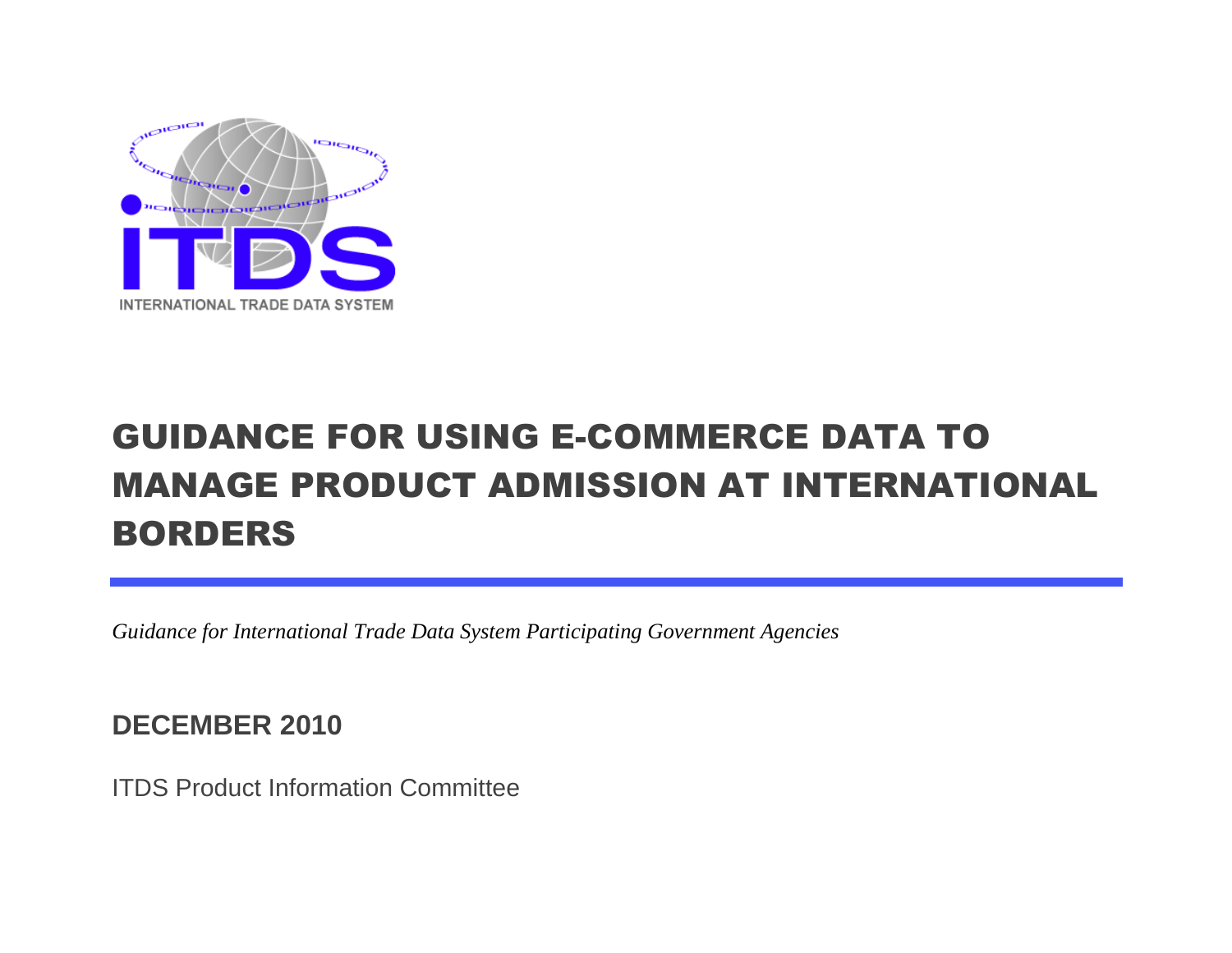# **TABLE OF CONTENTS**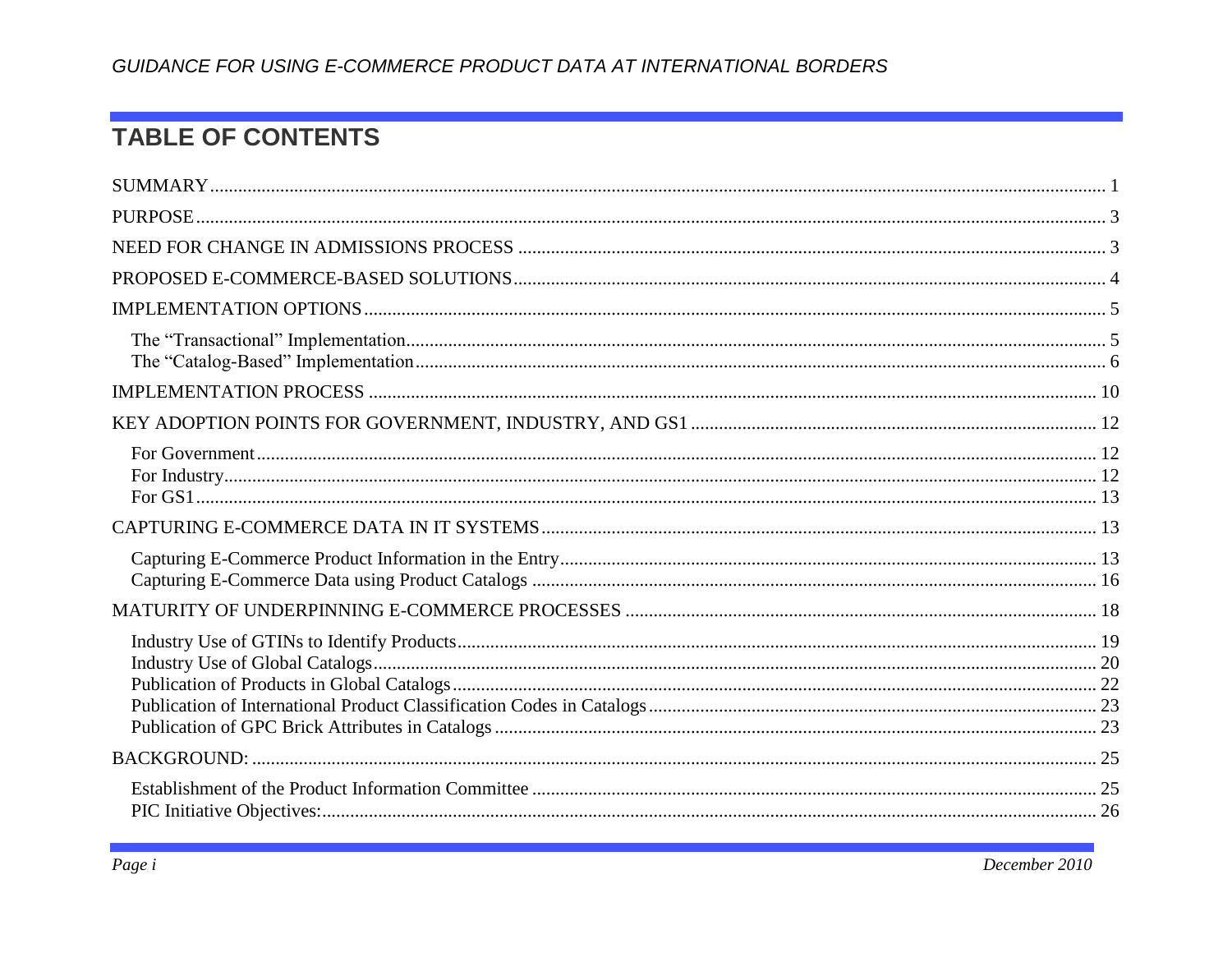| APPENDICES: |  |
|-------------|--|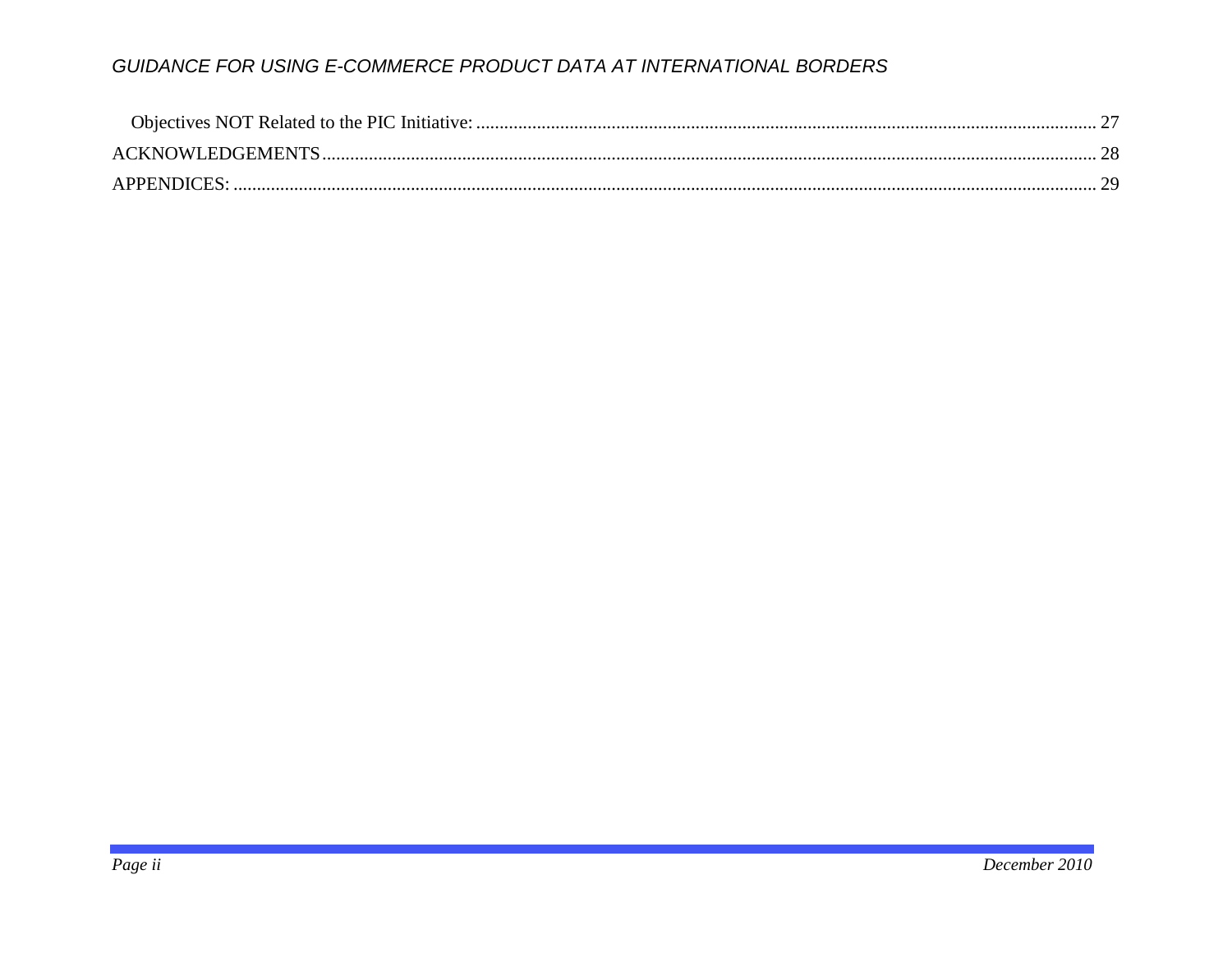# <span id="page-3-0"></span>**SUMMARY**

Nearly all US government agencies are interested in improving the effectiveness and efficiency of their product admission process at international borders. One common challenge is the limitation of harmonized tariff schedule (HTS) codes, used primarily to set tariff rates and to make jurisdictional and product risk decisions. But today the availability of e-commerce logistics data, a set of global standards and processes that has been maturing over the past 15 years, offers a new opportunity. This report seeks to provide an understanding of how e-commerce data could be integrated into the decision-support process for government admission of products at international borders. It also reviews the level of maturity for various underlying e-commerce processes that are critical for successful adoption.

Two basic approaches are possible for integrating e-commerce product data into admissibility decisions. These are:

**Transactional Implementation:** The first approach involves the importer or broker including an international product classification code in each entry submission for as many products (line items) as possible. The product classification code information provided with each transaction provides additional product characterization that can be used in automated or examiner-reviewed systems to supplement the HTS code. The additional provision of a globally unique product identification number, known as the Global Trade Item Number (GTIN), allows products to be managed at the brand and model level instead of the product type level for smarter product management, but its use is optional for the transactional approach. This implementation works best for raw products or products for further processing or assembly that have a fairly simple risk profile.

**Catalog-Based Implementation:** The second approach involves the importer or broker including the GTIN in each entry line submission to identify as many products in the entry as possible by brand and model. Instead of importers or brokers providing product classification code information in every entry submission, suppliers publish the product GTIN along with the international product classification code and code attributes that describe complex risk factors in a global product catalog. The government uses the GTIN to access an array of detailed product classification and description information from the global catalog. The detailed product information is then used by government in automated or examiner-reviewed systems to make admissibility decisions. When products are identified with a GTIN and the supplier has published information for that product in a product catalog, *importers only need to provide ONE data element, the GTIN, for the catalog-based implementation to work.* This implementation works best for finished products that are commonly identified by a GTIN.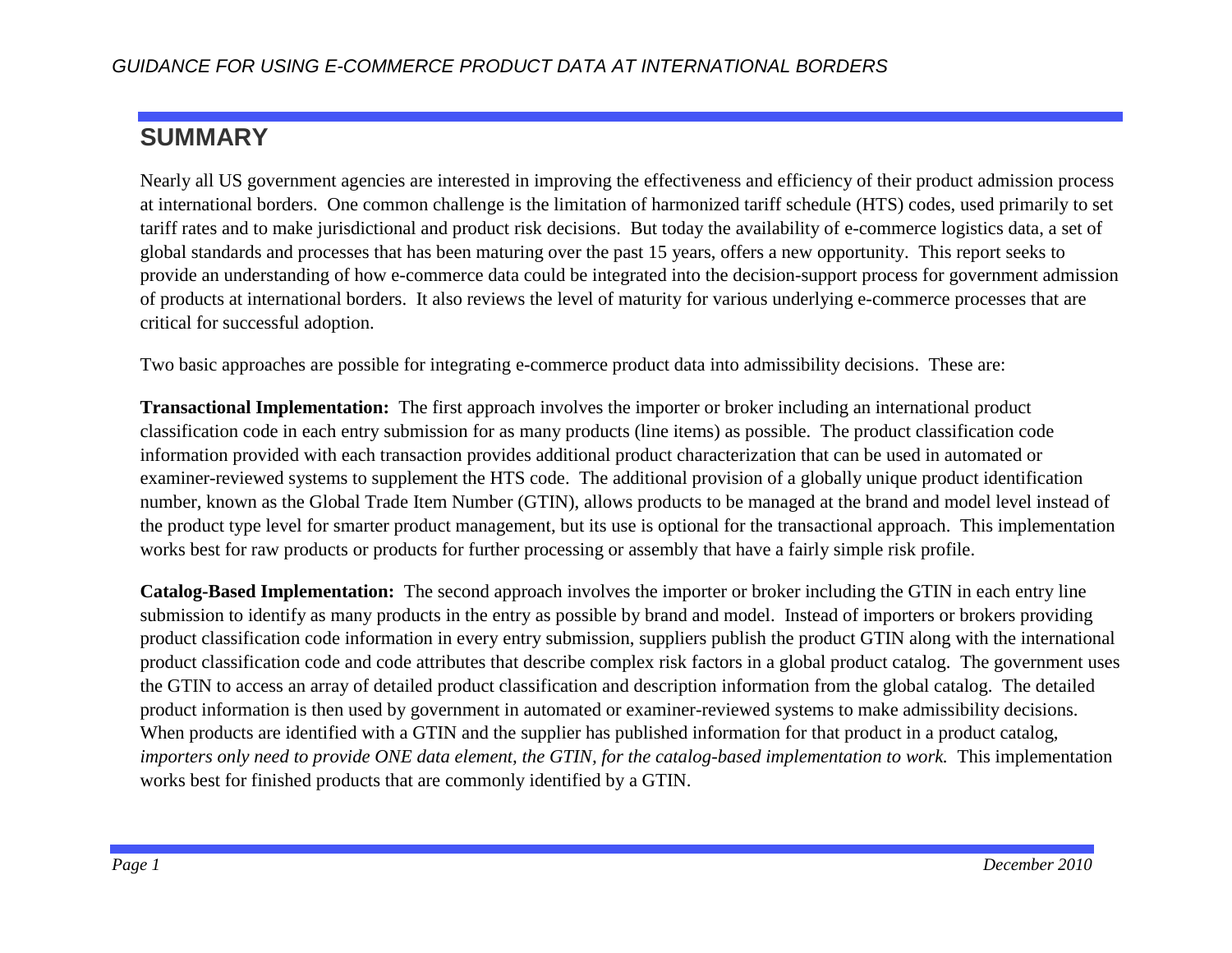The ability to identify any product in an entry by GTIN creates a powerful new efficiency. *Once an agency has determined the admissibility of a specific product brand and model identified by a GTIN, that agency can apply that same admission action by default every time that GTIN reoccurs in future shipments (subject to periodic verification).* Unique product identification allows government to learn and react from its prior experience with a product, efficiency not possible when products are identified only by their HTS code and narrative descriptions.

**Implementation Steps:** A series of implementation steps is proposed for government and industry to follow should they wish to test the integration of these solutions. These steps are outlined below:

- Government should target one or more higher-risk product sets where more granular product information would provide potential benefits to public health, public safety, or environmental protection;
- Government and industry should cooperatively review and revise International Product Classification Codes to reflect attributes of interest in product admission;
- Government should modify their IT systems to accept e-commerce product data such as GTINs and international product classification codes in the entry submission;
- Product suppliers should publish international product classification code information for finished products into catalogs for government access;
- Government should consider accessing industry global product catalogs to download e-commerce product information for each product GTIN provided by the importer; and
- Government should revise targeting algorithms to include international product classification codes and capture admission decisions by GTIN to enhance jurisdiction and product admission decision-making.

The product sets that present the greatest risk to the consuming public tend to be those that are traded in the open global supply chain and are packaged for direct sale to consumers. These are the same product sets that are most likely to be identified with GTINs and can be readily characterized by the assignment of an international product classification code.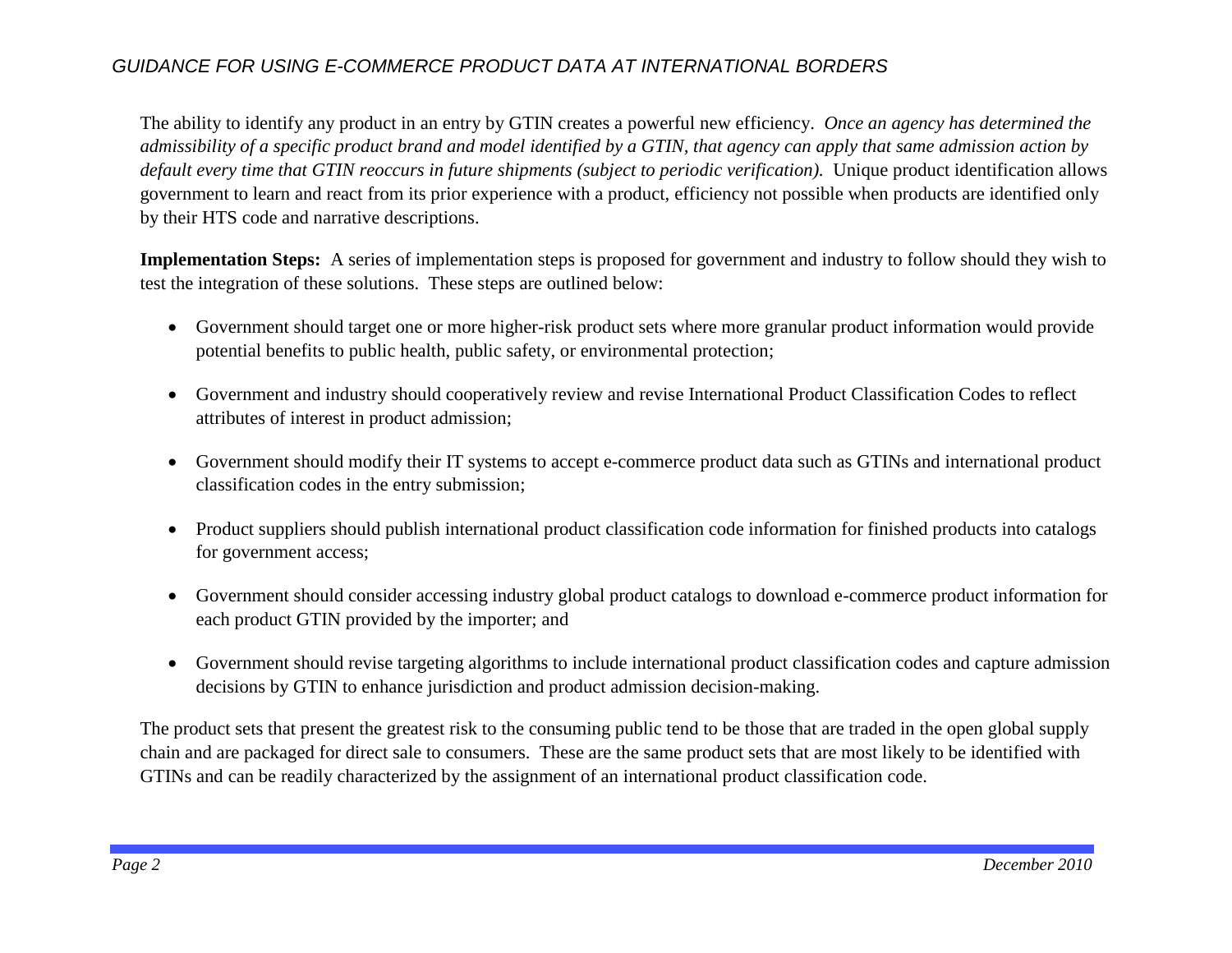Because of the close partnership between government and trade needed to validate and successfully test the recommendations in this report, this report was provided to the trade in draft and comments were solicited. Industry comments and responses to the issues raised by those comments are provided in Appendix C.

# <span id="page-5-0"></span>**PURPOSE**

This report describes two basic implementation options and assesses the maturity of underpinning e-commerce processes involved in the use of e-commerce data at international borders to improve the precision and efficiency of product admission. It is based on a concept first introduced in the International Trade Data System (ITDS) April 2009 Product Information Committee (PIC) report entitled "Leveraging E-Commerce Data for Smarter Cargo Management" which is available at the ITDS web site, [www.itds.gov.](http://www.itds.gov/) More details about the Product Information Committee and the April 2009 report are provided in the Background Section at the end of this report.

*Note that pilots are being undertaken by ITDS for several higher-risk product sets and the results of these studies will be reported in 2011 to more precisely define the benefits, cost, and effectiveness – the business case –for the adoption of these processes.*

# <span id="page-5-1"></span>**NEED FOR CHANGE IN ADMISSIONS PROCESS**

The ITDS April 2009 report concluded that the Harmonized Tariff Schedule (HTS) codes, while critical in the duty assessment process, do not provide the government with sufficient product characterization information to make product jurisdiction and risk determinations efficiently.

Government needs globally consistent product identification and characterization information for efficient cross-border management of imports and exports. Solutions need to scale globally to gain industry support for adoption.

In the post 9/11 environment, importers are being asked to provide new information related to security, so the population of other data elements in the entry record needs to create off-setting business efficiencies for both industry and government if they are to be adopted.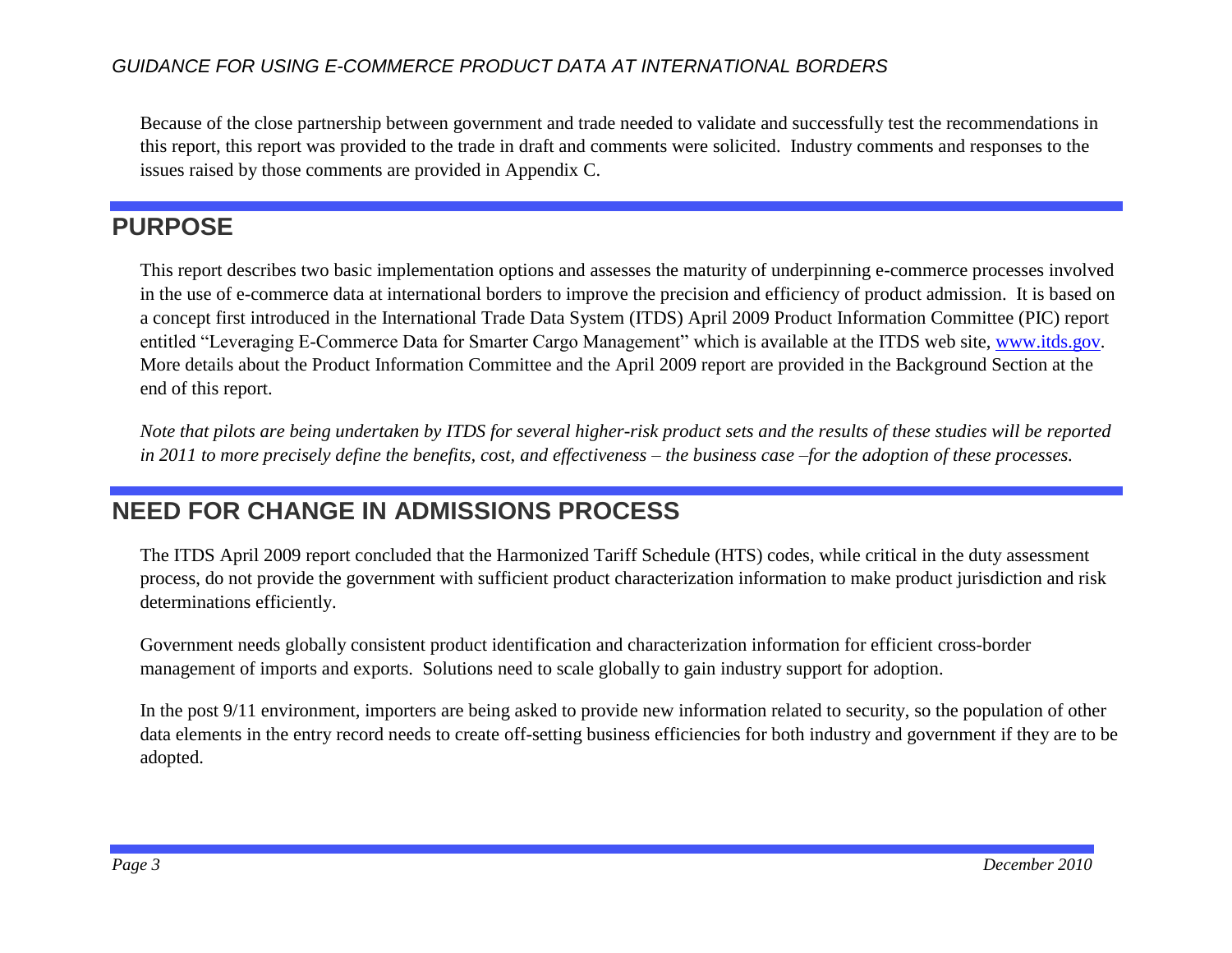Tightening Federal government budgets in the US and around the globe require government cross-border operations to consider highly efficient approaches that can be implemented at a low cost. These solutions need to improve product transparency to enable government to make prompt, confident admission decisions. The integration of e-commerce data as a supplement to HTS codes offers government a promising opportunity for accomplishing this goal.

# <span id="page-6-0"></span>**PROPOSED E-COMMERCE-BASED SOLUTIONS**

Participating government agencies (PGAs) of the International Trade Data System, the US forum for implementing a "singlewindow" approach to trade, are investigating the use of e-commerce data to improve the product admission process at US borders. The proposed approach would:

- Use globally unique product identification references known as Global Trade Item Numbers (GTINs) when available to precisely identify products;
- Use global product characterization codes, specifically the Global Product Classification (GPC) codes or the United Nations Standard Product and Service Code (UNSPSC) numbers that would be provided with each entry filed by importers or from global electronic catalogs when available;
- Use the Automated Broker Interface to transmit GTINs and global classification codes to participating government agencies<sup>1</sup>;
- Develop government systems that can access information in global electronic catalogs for products identified by a GTIN in the entry submission; and
- **•** Drive voluntary adoption by creating business value for industry and government beginning with higher-risk product sets that impact public health, public safety, or environmental health.

 $\overline{a}$ 

<sup>&</sup>lt;sup>1</sup> The Participating Government (PG) message set for the Automated Broker Interface (ABI) can be linked to the entry or entry summary ABI messages. The Customs and Trade Automated Interface Requirements (CATAIR) defines the record sets used by the importer or importer filer. The importer or importer filer would be the responsible party for providing the GTIN and other e-commerce data, not the carrier.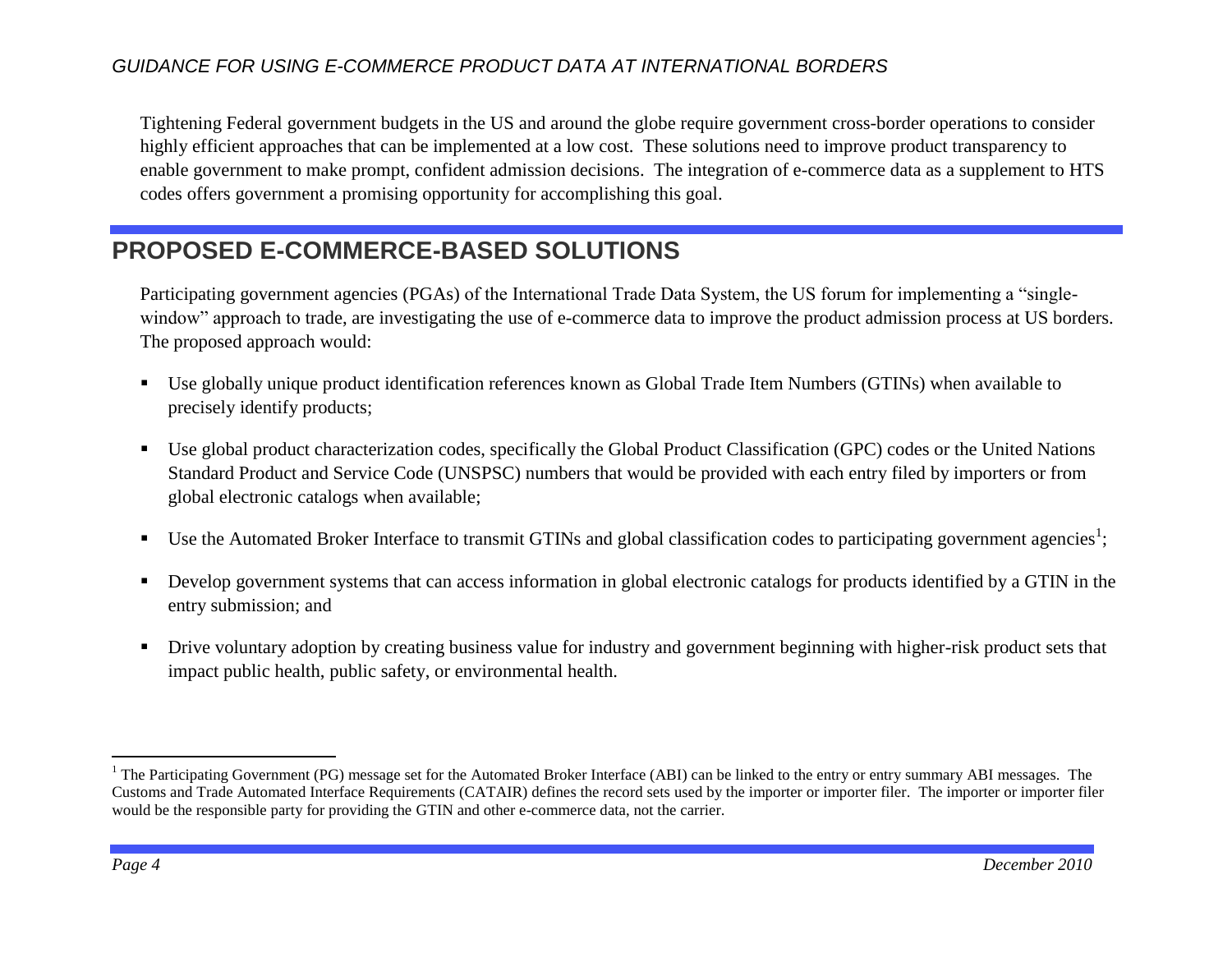For this discussion, it is critical to understand the difference between GTINs and global product classification codes. GTINs provide product *identification* (a reference to a unique supplier's specific product that has consistent product features and packaging characteristics), and global product classification codes provide product *characterization* (a reference to a commodity category which has a defined set of product characteristics shared by all assigned products). GTINs tell you *which* product brand and "model" it is, and classification codes tell you the *characterization* of a product assigned to that category. Together they tell you that the product brand and model denoted by the GTIN has the characteristics denoted by the product classification code.

# <span id="page-7-0"></span>**IMPLEMENTATION OPTIONS**

Since the April 2009 report, government agencies have considered a number of practical alternatives for integrating e-commerce product data into the entry data stream. Two implementation approaches have emerged. One approach is transactional, in that the e-commerce data must be included with each entry line filed. The second uses electronic product catalogs to access e-commerce data, requiring that the government obtain catalog access for its IT system. The two implementations are complementary, so both could be used for different lines of the same entry. Certain product sets such as unfinished goods are expected to best fit the transactional approach, while finished product sets such as consumer goods will best fit the catalog-based approach. Thus, the selection of one implementation option over the other will depend upon the nature of the product set as well as the availability of electronic product catalog data to each agency.

### <span id="page-7-1"></span>**The "Transactional" Implementation**

The "Transactional" integration of e-commerce product data into the entry data involves providing a data field in the entry record for importers to report a globally unique product identification number known as the "Global Trade Item Number," or GTIN. Additionally, data fields in the entry record would allow for the provision of a GS1 Global Product Classification (GPC) "brick" code<sup>2</sup> and/or the United Nations Standard Product and Services Code for each product in the shipment. If importers are able to provide this information transactionally, PGAs could improve their decision making process for products contained in each entry shipment and expedite the entry process. An overview of the transactional process is shown below:

 $\overline{a}$ 

 $2^2$  The GPC brick code defines a base-level category of similar products.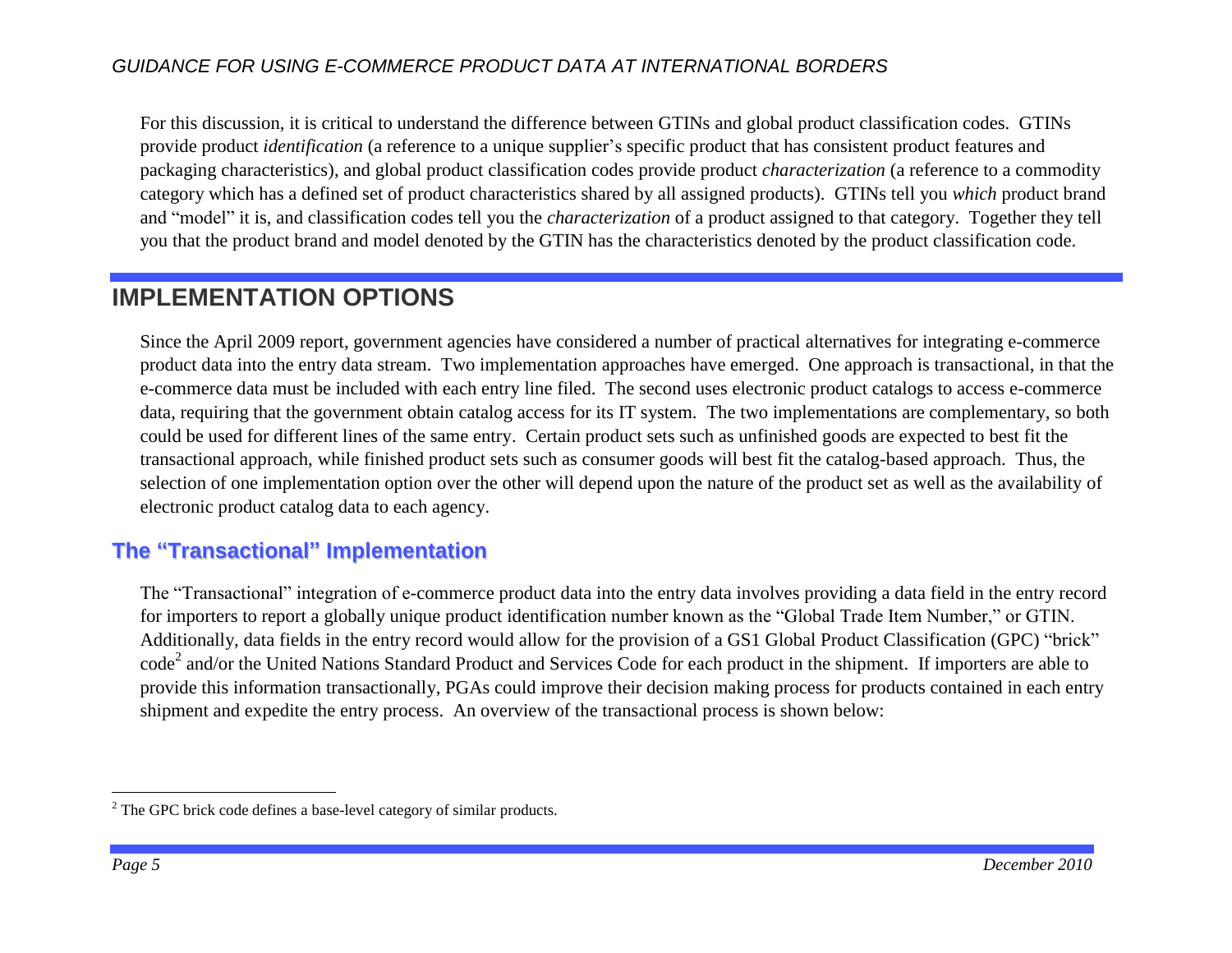

INTERNATIONAL BORDER

#### **Figure 1: Overview of the Transaction Implementation where Importers Provide International Product Classification Codes for Products**

Invoices and Advance Shipping Notices already often contain GTIN numbers for each product. And the maintenance organizations for both the GPC [\(gpcbrowser.gs1.org\)](http://gpcbrowser.gs1.org/) and the UNSPSC [\(unspsc.org\)](http://unspsc.org/) have interactive web sites that suppliers and importers can use to determine international classification codes for their imported products. Ideally, importers and brokers would obtain these values directly from the supplier or by querying electronic product catalogs to obtain accurate values for the GPC and UNSPSC codes published by the supplier.

### <span id="page-8-0"></span>**The "Catalog-Based" Implementation**

The "Catalog-Based" integration of e-commerce product data allows the government to take advantage of detailed classification information for products without burdening the importer to enter this information into the entry record. Instead, the government subscribes to a global electronic product catalog and uses the GTIN provided by the importer to "look-up" static product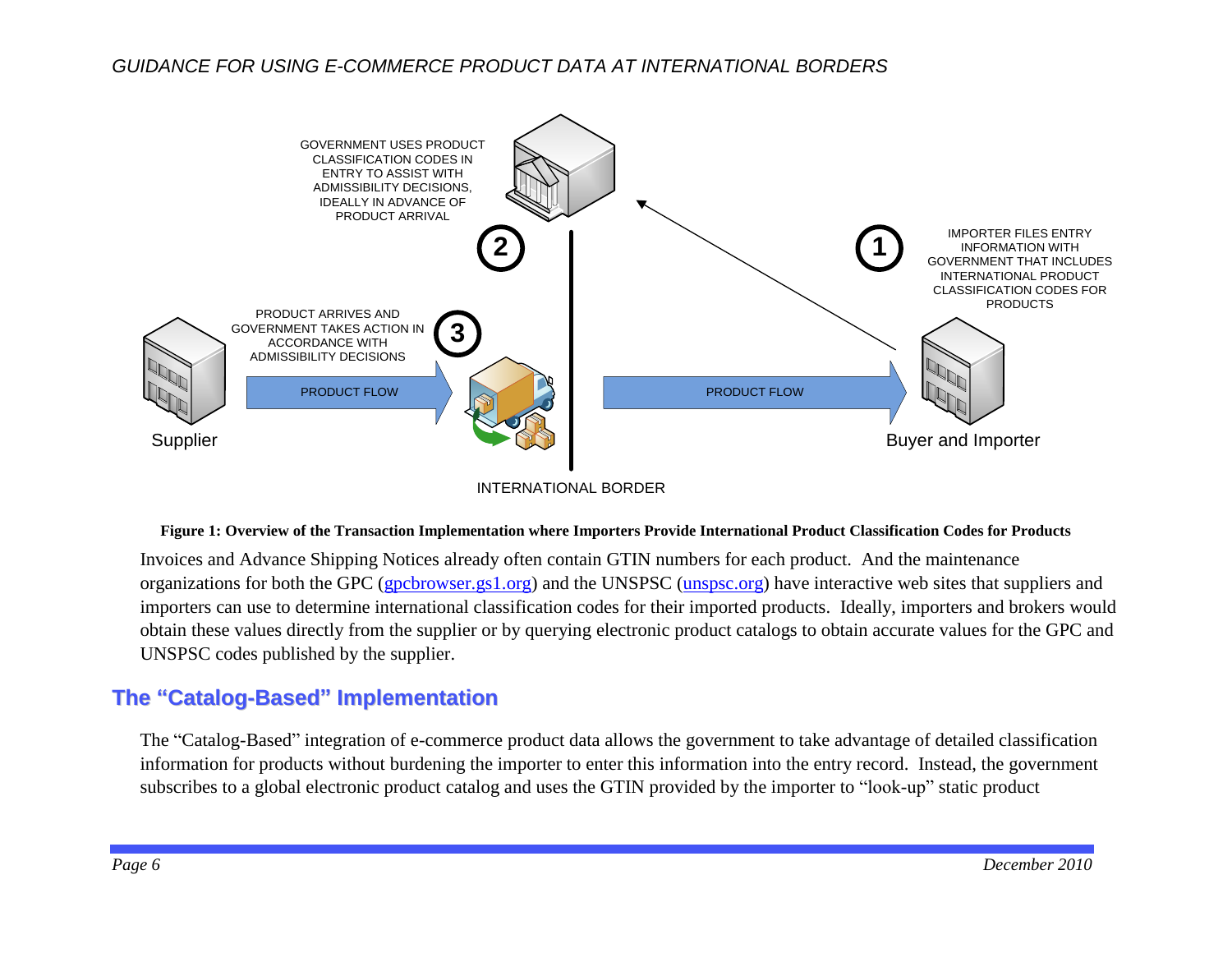classification and descriptive information from the product catalog. Importers and brokers would obtain GTIN values from invoices or from Advance Shipping Notice message files. The degree to which GTINs can be provided AND the degree to which suppliers of those products have published complete information in a global electronic catalog will determine the extent to which government agencies can improve their decision making process using the catalog-based implementation option.

Although the catalog approach requires that product information be looked up in the global product database, this approach can be more efficient and accurate than requiring classification codes to be reported with each transaction. The product information is provided by the supplier in global catalog using a publish-once, reuse-many times approach, reducing the cost of data provision compared to providing product information for every transaction. Getting product data directly from the supplier instead of the importer, who may not be the supplier and may not be familiar with all aspects of a product's characteristics, improves the accuracy and authority of the product information.

Additionally, the use of the GTIN allows government agencies to remember and reapply its admission decision once a determination has been made regarding the admissibility of a specific product brand and model identified by a GTIN. Every time that GTIN reoccurs in future shipments, that agency can apply that same admission action by default, with occasional verification examinations. Unique product identification allows government to learn and react from prior experience with a product, efficiency not possible when products are identified only by their HTS code and narrative descriptions.

An overview of the catalog-based process is shown in [Figure 2](#page-10-0) below.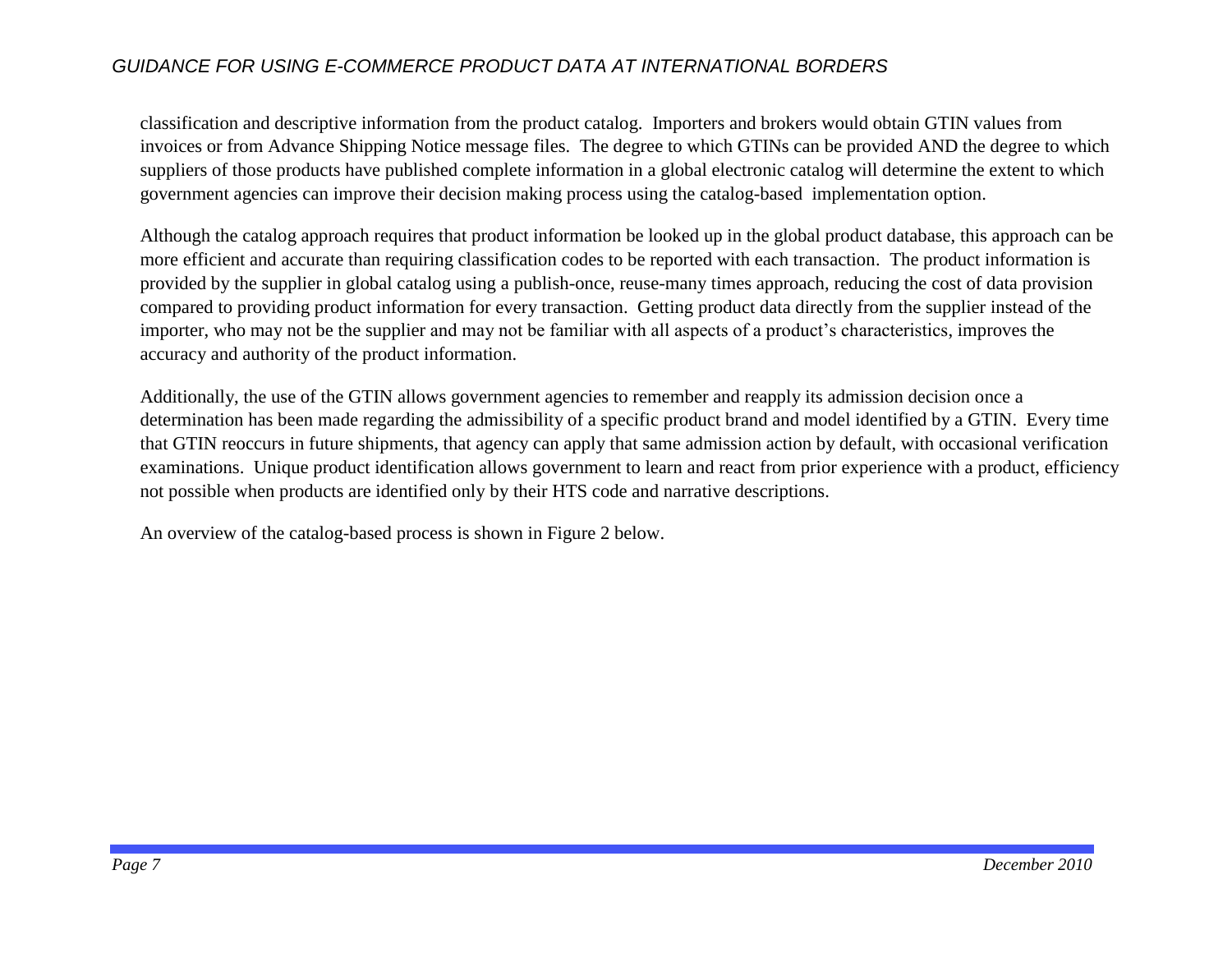

<span id="page-10-0"></span>**Figure 2: Overview of the Catalog-Based Approach**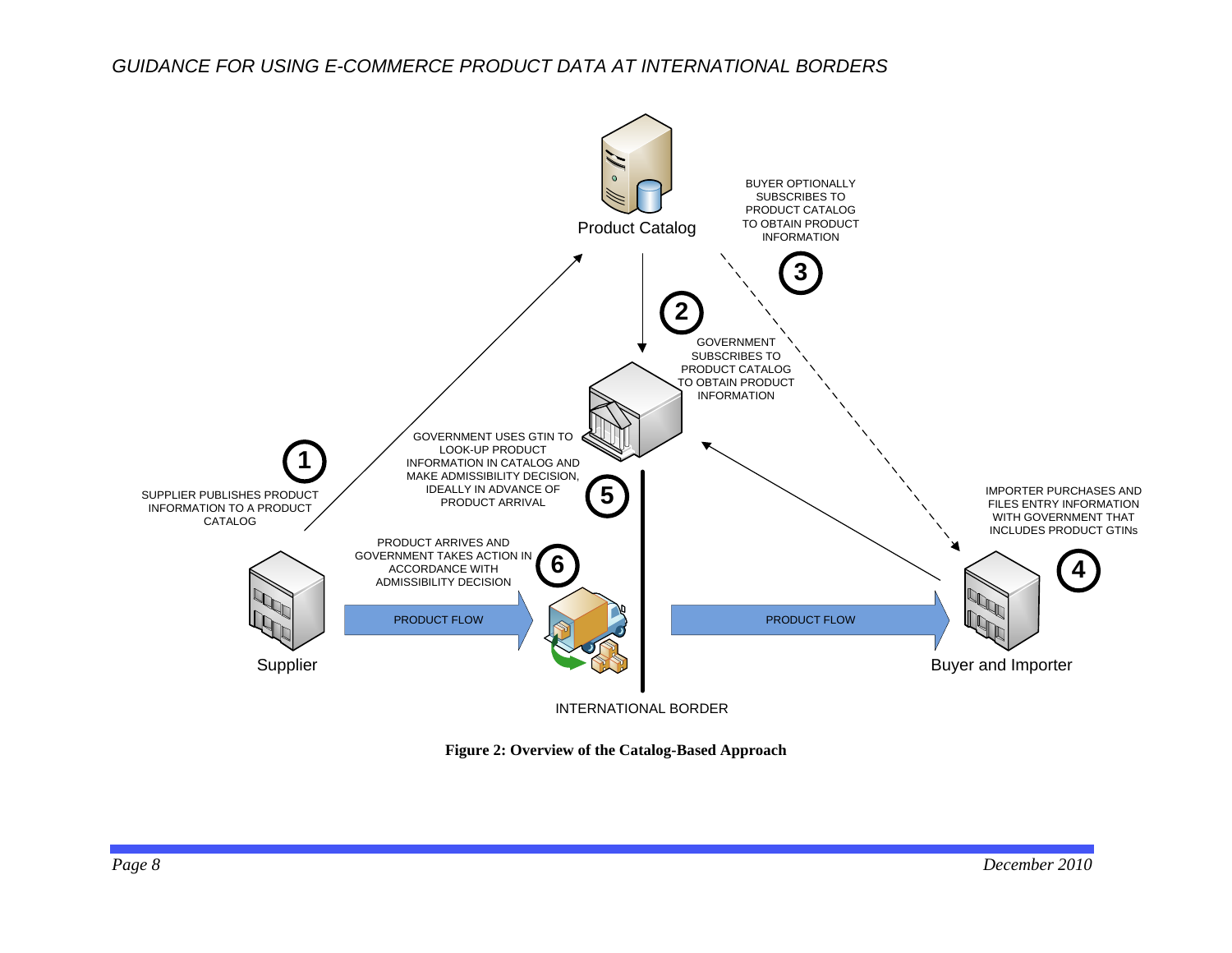The strength of this approach is the quantity of product information and the level of detail that the government can access using the product catalog. Using the catalog, the importer only needs to provide the product GTIN to allow the government to access published information about that product in the catalog.

In particular, the GPC product classification attributes can provide extremely precise definition about complex product features that can dramatically improve product risk assessments. For example, the HTS codes for meat will indicate the species of the product and whether the product is chilled or frozen, boneless or bone-in, and processed. However, the GPC attributes for this same product will not only reveal these factors in more detail, but include other factors of value in determining product risk such as level of cooking and the exact cut of meat. Asking for this same level of detailed information on a transactional basis from the importer or importer filer would be difficult and inefficient. An example of how GPC attributes extend product granularity beyond the HTS code is shown in [Figure 3](#page-11-0) for a meat product.



<span id="page-11-0"></span>**Figure 3: An example of the granular product information provided by Global Product Classification Attributes**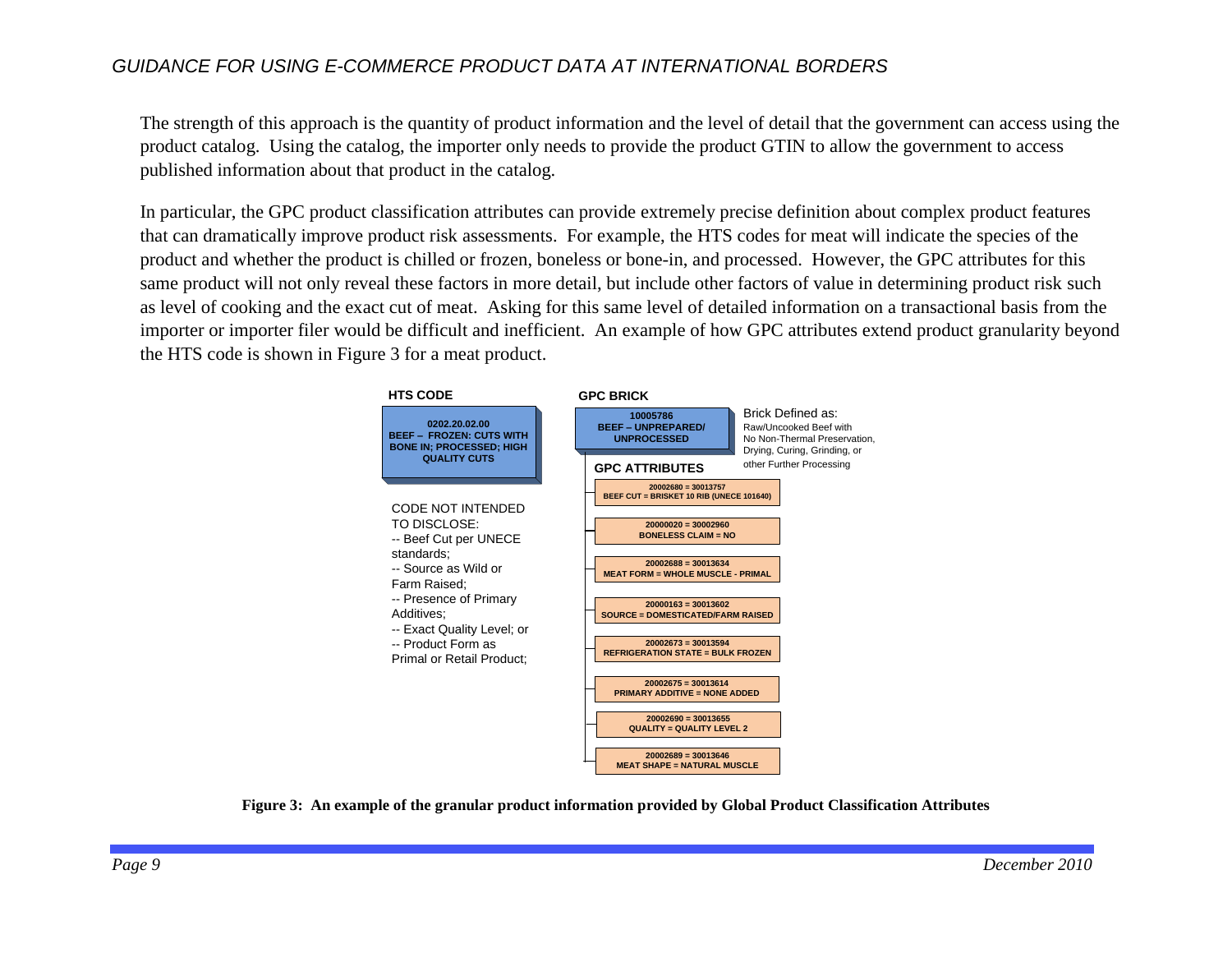Note that for both implementations, the use of e-commerce data will have different utilities for different government agencies – the outcome is not always automated decisions about product release or holds. Some government agencies, particularly those with complex business rules regarding admissibility, will use the data largely to clarify jurisdictional decisions while other agencies will be able to use the data for assistance in setting risk levels for specific products to guide follow-on inspection efforts. *But once an agency has determined the admissibility of a specific product form identified by a GTIN, that agency could automatically enforce that same action every time that GTIN reoccurs in future shipments.*

The provision of GTINs and international product classification information, in addition to the HTS codes, can dramatically improve the ability of government agencies to manage and respond to specific product instances by indicating more precisely WHAT is in the shipment. But there is additional value when importers also report in the entry submission the location of the product GTIN by container number – agencies then know WHERE each product is within a shipment. This allows the agency to isolate or target as few containers as possible when a product GTIN requires physical inspection.

# <span id="page-12-0"></span>**IMPLEMENTATION PROCESS**

The following implementation steps are offered for moving the US government and industry towards the use of business ecommerce data for product admission at international borders:

| <b>IMPLEMENTATION ACTIONS</b><br>$R =$ Responsible; A = Assists; C = Consulted; I = Informed                                                                                                      | <b>ITDS-PIC</b> | <b>PGAs</b> | <b>INDUSTRY</b> |
|---------------------------------------------------------------------------------------------------------------------------------------------------------------------------------------------------|-----------------|-------------|-----------------|
| STEP 1. Build industry and government consensus to target higher-<br>risk product sets of interest where e-commerce data (GTINs and<br>electronic catalogs) are commonly used in the supply chain |                 |             | Α               |
| STEP 2. Have government and industry review GPC and UNSPSC<br>codes of the targeted product set for use in cross-border trade                                                                     |                 |             |                 |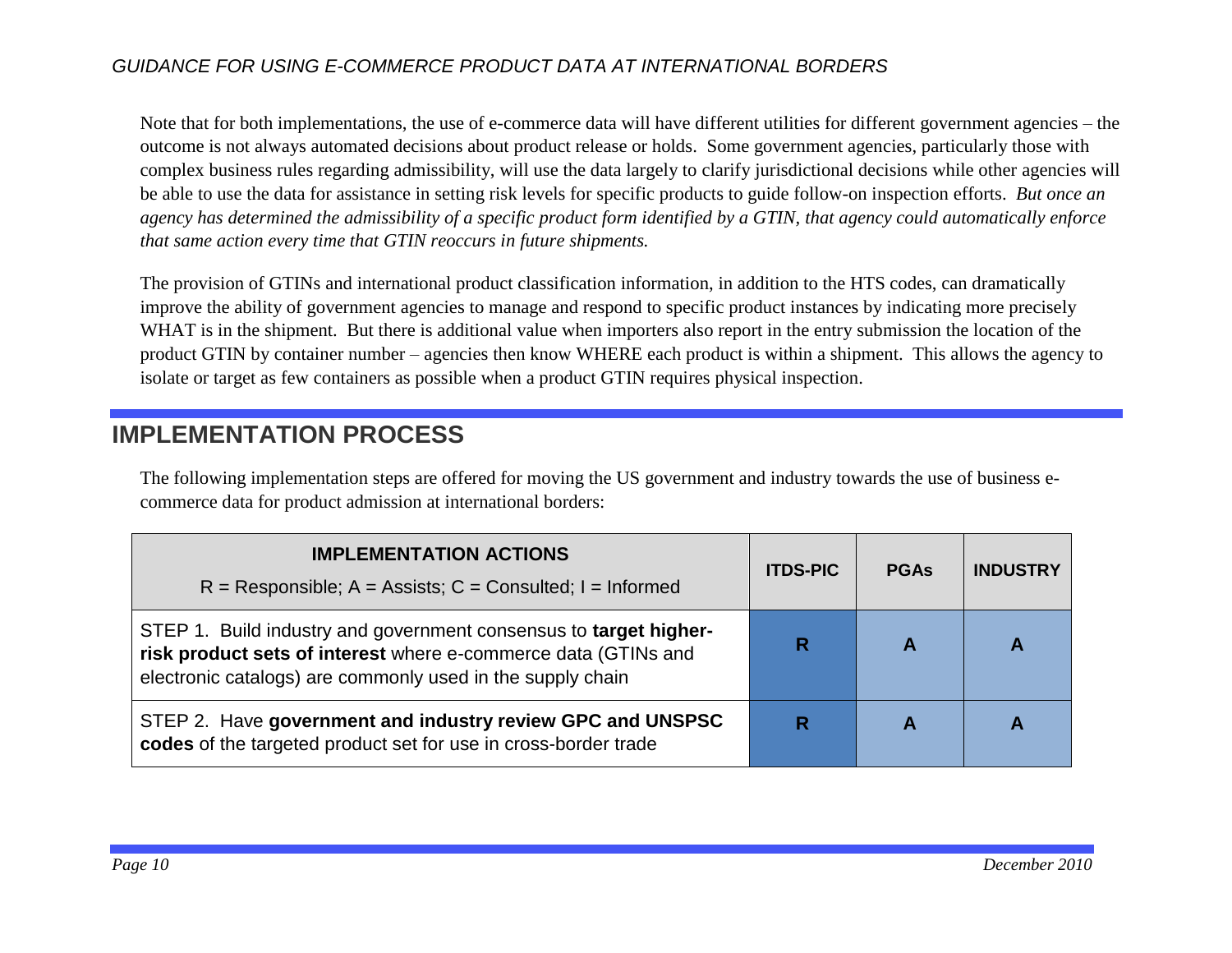| <b>IMPLEMENTATION ACTIONS</b><br>$R =$ Responsible; A = Assists; C = Consulted; I = Informed                                                                                                                                                                                         | <b>ITDS-PIC</b>         | <b>PGAs</b> | <b>INDUSTRY</b> |
|--------------------------------------------------------------------------------------------------------------------------------------------------------------------------------------------------------------------------------------------------------------------------------------|-------------------------|-------------|-----------------|
| STEP 3. Have government, with industry assistance, revise GPC<br>and UNSPSC codes through standard body's Change Request process<br>to provide missing essential product information                                                                                                 | R                       | A           | A               |
| STEP 4. Have suppliers publish product information into catalogs<br>for imported products for government and industry access                                                                                                                                                         |                         |             | R               |
| STEP 5. Have government modify entry process to accept GTINs in<br>the entry. Also add support for including international product<br>classification codes in the entry submission                                                                                                   | $\overline{\mathsf{R}}$ | A           | C               |
| STEP 6. Have importers or brokers provide product GTINs for<br>finished consumer goods as part of entry submission (catalog option)                                                                                                                                                  |                         |             | R               |
| STEP 7. Have importers or brokers provide product classification<br>codes as part of entry submission for unfinished goods, products that do<br>not have GTINs assigned by suppliers, or consumer products that are<br>not published by suppliers in catalogs (transactional option) |                         |             | R               |
| STEP 8. Have government access product information from<br>catalogs and revise targeting algorithms to use information in assessing<br>product jurisdiction and risk.                                                                                                                |                         | R           |                 |
| STEP 9. Share list of inadmissible product GTINs with importers<br>and carriers for proactive product management                                                                                                                                                                     | $\mathbf{A}$            | R           |                 |

**Figure 4: Steps and Responsibility Matrix for Implementation Actions**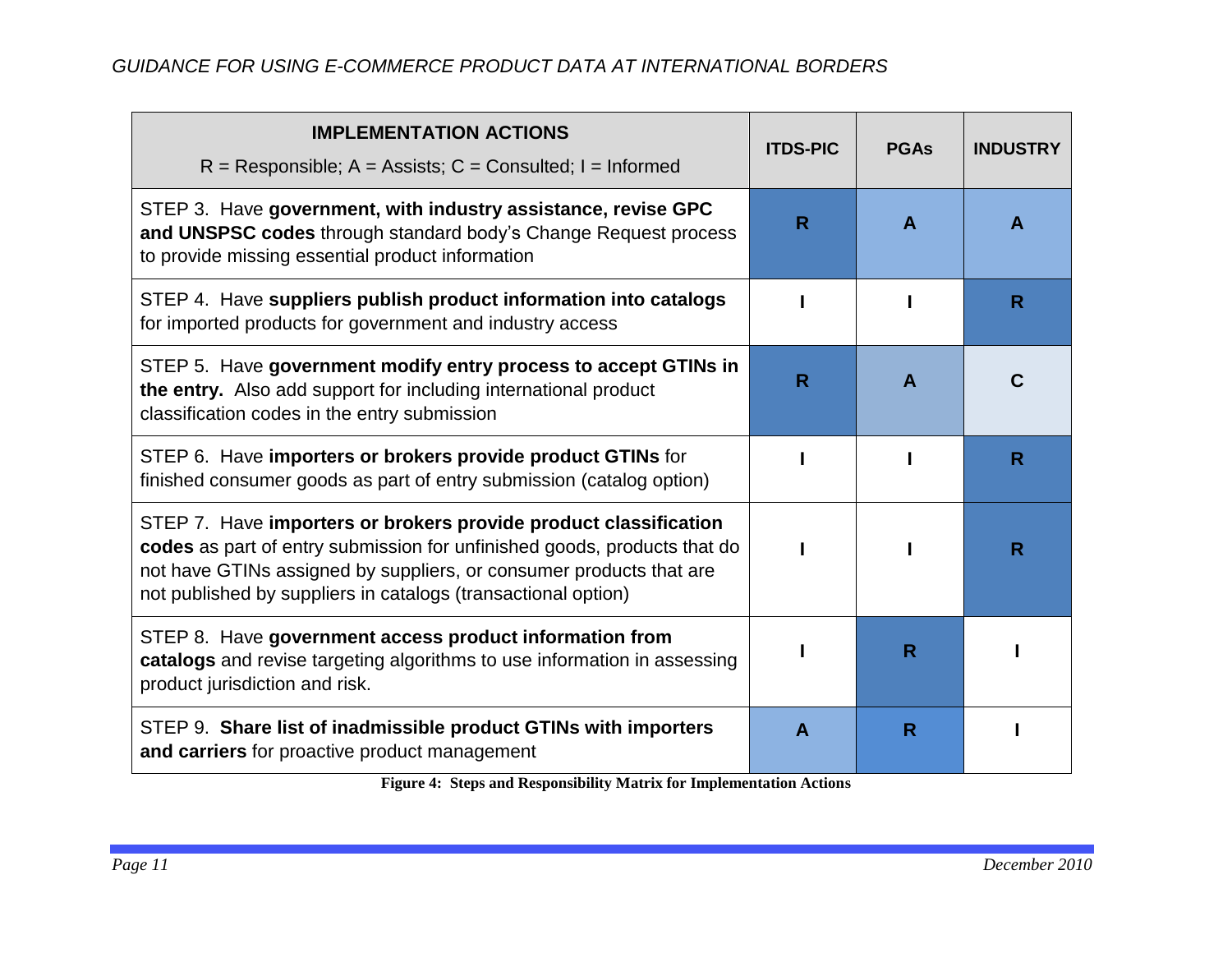# <span id="page-14-0"></span>**KEY ADOPTION POINTS FOR GOVERNMENT, INDUSTRY, AND GS1**

Government, industry, and the global standards organization, GS1, that manages the e-commerce standards, all have key action items for advancing the use of e-commerce information at international borders. Those action items are:

### <span id="page-14-1"></span>**For Government**

 $\triangledown$  Create transactional capability for importers to provide GTIN, GPC, and UNSPSC codes as part of the entry submission.

 $\triangledown$  Integrate electronic global catalog subscription functionality into automated and/or examiner-reviewed PGA targeting systems.

 $\boxtimes$  Collaborate with interested industry members to validate GPC and UNSPSC codes and attributes for cross-border utility.

# <span id="page-14-2"></span>**For Industry**

 $\boxtimes$  Collaborate with government in reviews of GPC codes and attributes and UNSPSC codes.

 $\triangledown$  Publish international product classification code information for imported products in electronic catalogs for trading partner and government access

 $\overline{\mathcal{A}}$  Provide Global Trade Item Numbers for imported, consumer-ready products.<sup>3</sup>

 $\triangledown$  Provide international product classification codes for imported, unfinished products.

 $\triangledown$  Provide product information in advance of arrival whenever possible.

 $\overline{a}$ 

 $3$  The provision of GTIN product identification numbers is required under the catalog-based option and is optional under the transactions option, but its provision always adds value in that it allows PGAs to uniquely identify a specific product from a specific supplier and consider its previous jurisdiction and admission action for that specific product.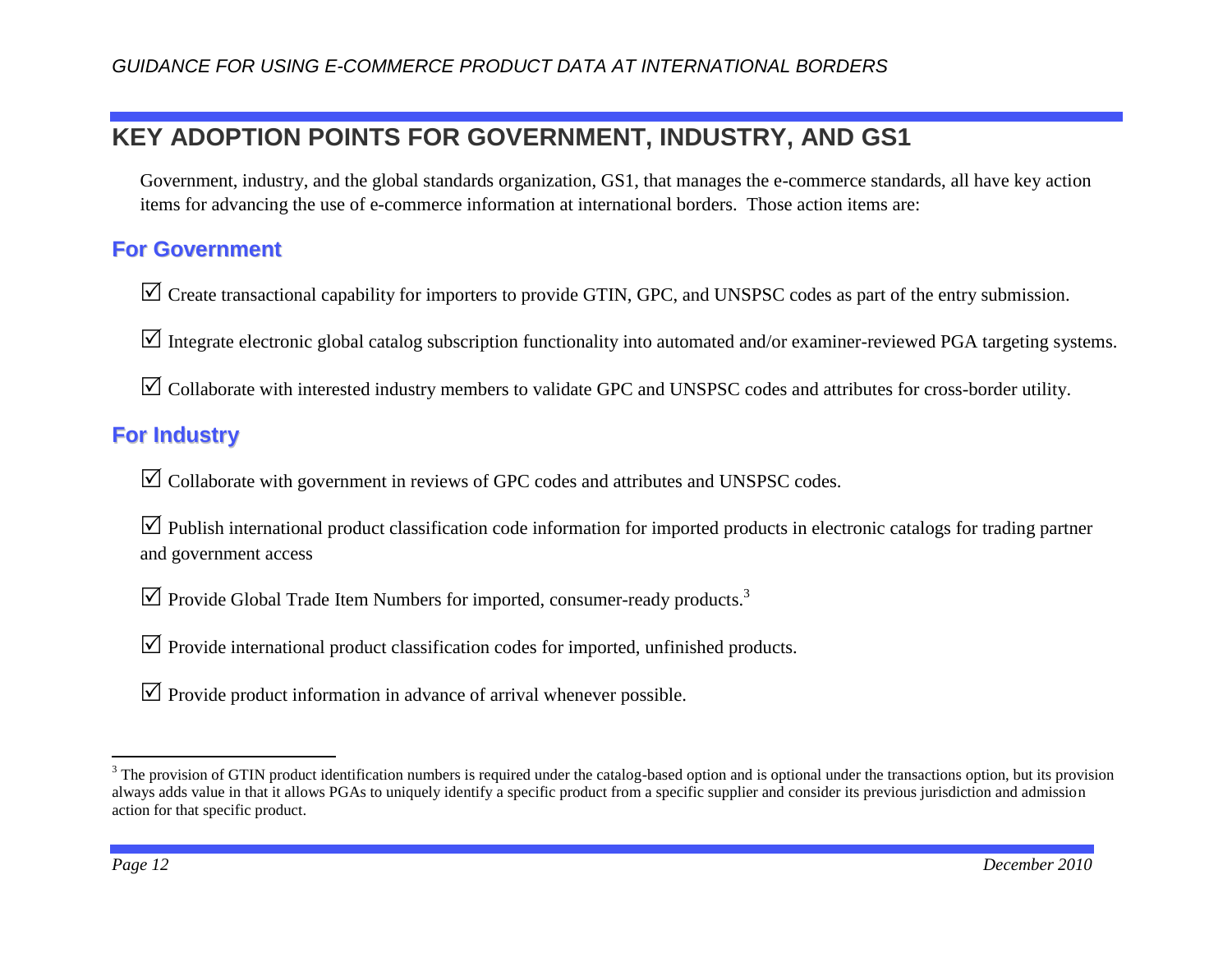# <span id="page-15-0"></span>**For GS1**

 $\boxtimes$  For those GS1 member organizations that have established a global electronic catalog service, support the no-cost publication of GPC codes and attributes and UNSPSC codes as a core service for their clients.

 $\triangledown$  Require information providers to update GPC brick numbers with values of "99999999" used as place holders in the early stages of catalog publication to brick numbers that accurately characterize products.

 $\triangledown$  Define the GPC Class code as an attribute for each GPC Brick code in the catalog data schema to aid catalog users in subscribing to all bricks of the same family. Unlike Class codes that are "intelligent" numbers, Brick code numbers are "unintelligent" and assigned without syntax. Presently, users wanting to locate product information for all products in a family must maintain a list of brick code numbers and validate the accuracy of that list after each code revision. Creating an attribute that specifies the class code of each brick code would allow users to locate all products in a family by specifying a single class code.

# <span id="page-15-1"></span>**CAPTURING E-COMMERCE DATA IN IT SYSTEMS**

To integrate e-commerce data into IT systems such as the US Automated Commercial Environment (ACE) IT system, record sets will need to include the GTIN as a unique product identifier and relate each GTIN to international product classification codes that characterize that product. To most effectively use this product information, government agencies will need to revise their business rules and targeting algorithms to use the values of these e-commerce data to set risk factors and recommend an admission action. The information below reviews the changes needed to capture e-commerce data into the entry submission. However, the exact business logic and algorithms used will be unique to each government agency and may incorporate business rules that are for internal use only. Therefore, the process for defining these rules is outside the scope of this discussion.

# <span id="page-15-2"></span>**Capturing E-Commerce Product Information in the Entry**

The following three data elements are those needed to capture transactional e-commerce data from importers or brokers. All elements are optional, and the provision of any one of these elements in a transaction will improve product identification and characterization. These data elements are the only ones needed to support both implementation scenarios – transactional use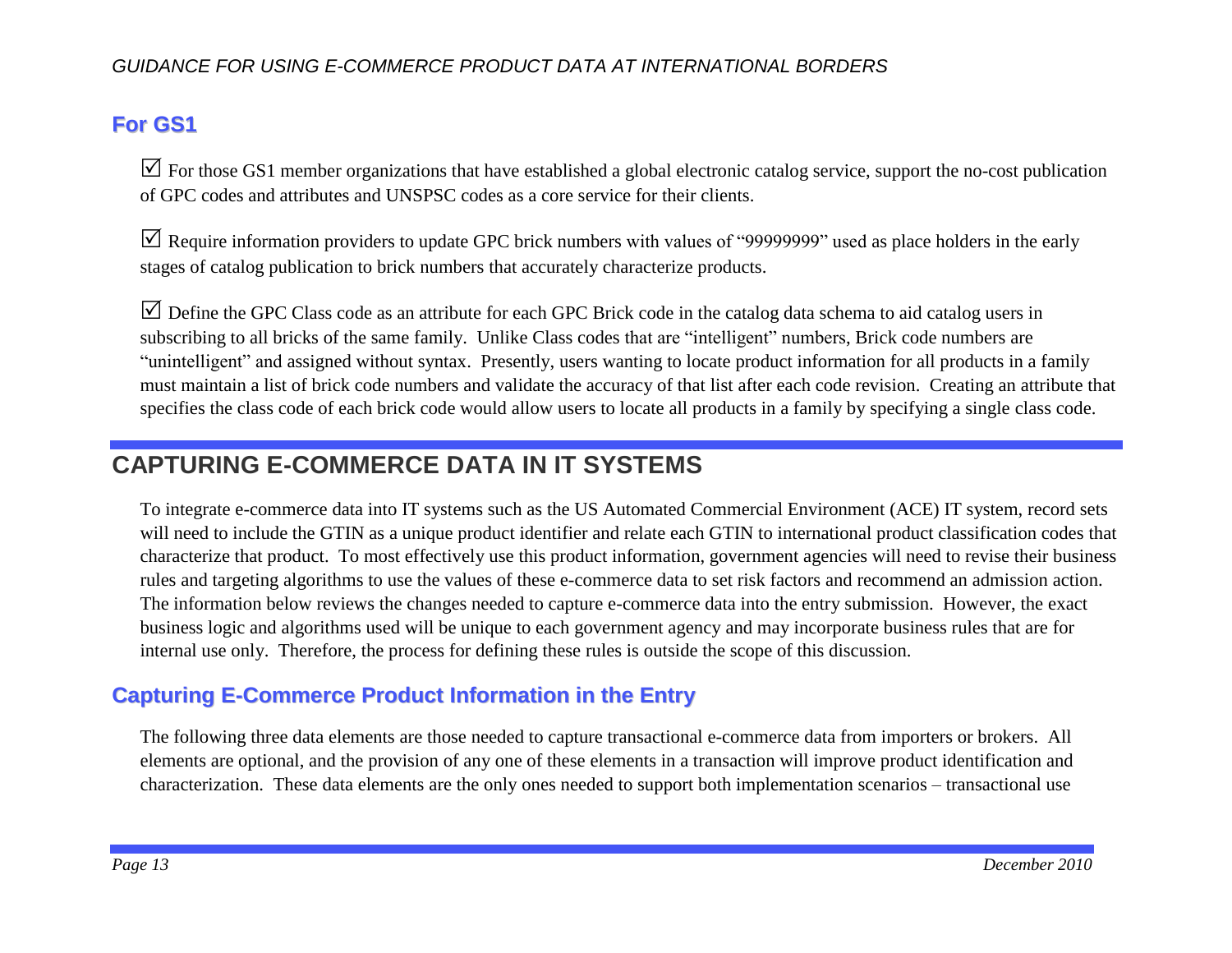where product classification codes are provided as part of the entry with or without a GTIN, and catalog-based use where the GTIN is provided to look-up product information in a catalog.

#### E-COMMERCE DATA ELEMENT DEFINITIONS

Fields for recording the following three data elements need to be designated in the ABI entry record set. Establishing a globally unique product identifier code data element in the ABI entry record is recommended to distinguish global product references from other non-global identification codes such as the Stock Keeping Unit (SKU) number. 4 The ITDS Standard Data Set (SDS) data model would need to be modified to create SDS element qualifiers for the two classification codes and an SDS globally unique product identifier element for the GTIN.

| Data<br><b>Element</b>             | Length/<br><b>Class</b> | <b>SDS</b><br><b>Element</b> | <b>SDS Element</b><br><b>Name</b>                              | <b>SDS Element</b><br><b>Qualifier</b> | <b>Example</b> | <b>Description</b>                                                                                                                                                                                             |
|------------------------------------|-------------------------|------------------------------|----------------------------------------------------------------|----------------------------------------|----------------|----------------------------------------------------------------------------------------------------------------------------------------------------------------------------------------------------------------|
| <b>GTIN</b>                        | 14N                     | <b>Number</b><br>1400        | $(*=Proposed)$<br>Globally<br>Unique<br>Product<br>Identifier* | $(*=Proposed)$<br><b>SRV</b>           | 10614141543219 | Enter the Global Trade Item Number<br>(GTIN) as stated on invoice line.<br>GTINs are globally unique product<br>identification numbers managed by<br>GS1, a non-profit supply chain<br>standards organization. |
| <b>GPC</b> Brick<br>Code           | 8N                      | 2118                         | Commodity<br>Type Code                                         | $GBR*$                                 | 10005181       | The Global Product Classification Brick<br>Code that best classifies the product.<br>Code set is maintained by GS1 and is<br>available at www.gs1.org/gsmp/kc/gpc.                                             |
| <b>UNSPSC</b><br>Commodity<br>Code | 8N                      | 2118                         | Commodity<br><b>Type Code</b>                                  | $UCO*$                                 | 49241604       | The United Nations Standardized<br>Product and Service Code that best<br>classifies the product. Code set is<br>maintained by the UNSPSC and is<br>available at www.unspsc.org.                                |

<sup>&</sup>lt;sup>4</sup> Stock Keeping Unit numbers are often used by suppliers and buyers to designate products within the local context of their ordering and sales systems. They are not globally unique numbers and therefore do not have the same utility as GTINs or Universal Product Codes that are globally unique.

 $\overline{a}$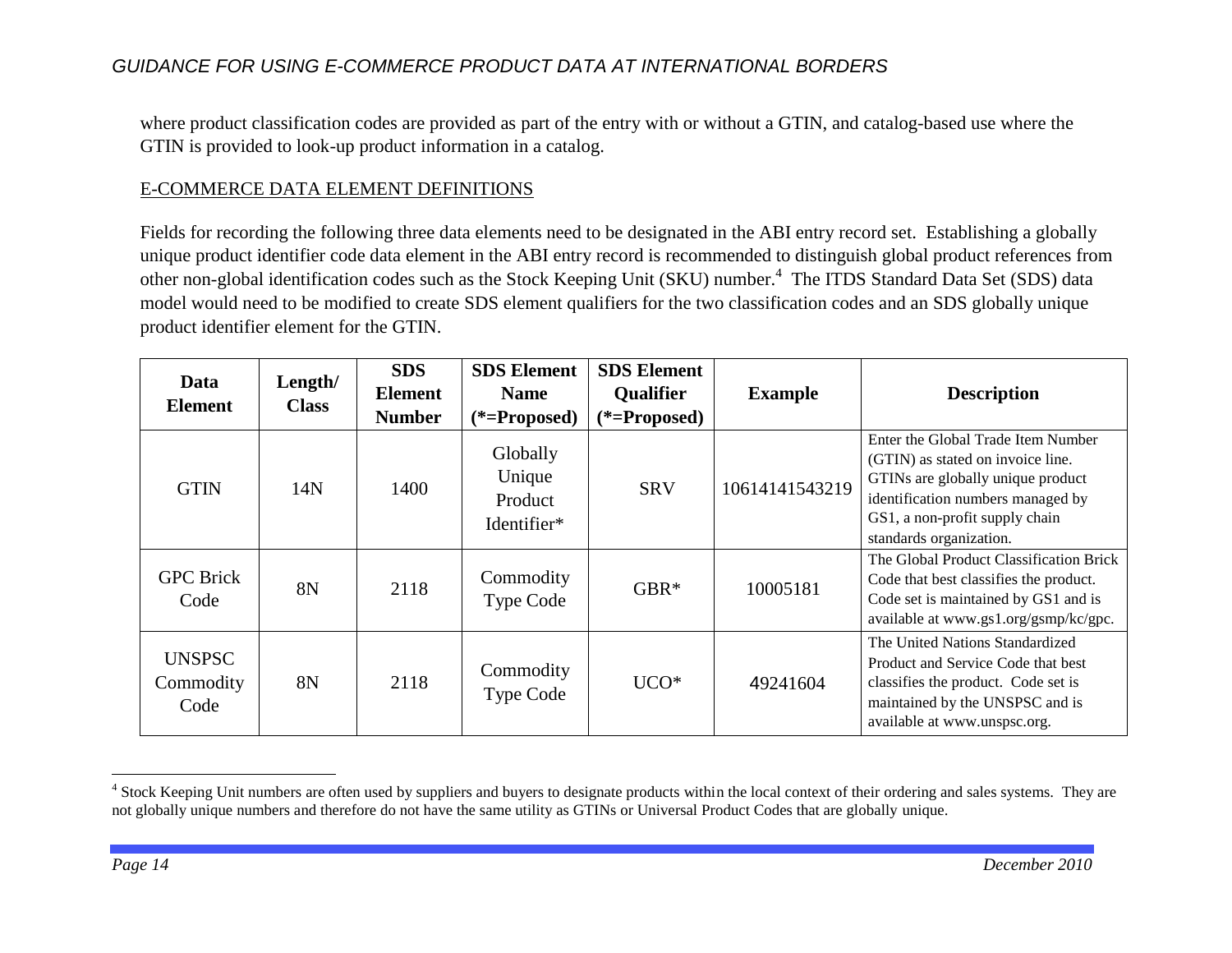#### DATA ELEMENT ASSOCIATIONS:

The relationship of these three data elements to other physical or logical objects in the data model must be considered for full functionality. A high-level data relationship diagram of these e-commerce data elements in the entry record is provided below. The gray-shaded objects currently exist in the data model, and the orange-shaded objects would be those used to hold the ecommerce data provided by importers and brokers. For the notations outside each element box, a "1" means one, and only one, element must exist in that relationship; and a"1 . .\*" means at least one element but two or more elements may exist in that relationship.



**Figure 5: Data Relationship Diagram of Importer-Provided E-Commerce Data**

Since current data models characterize products by their HTS number, the easiest way to extend product information is to identify products in the shipment that have that HTS number by their unique product identifier (GTIN). Product classification codes would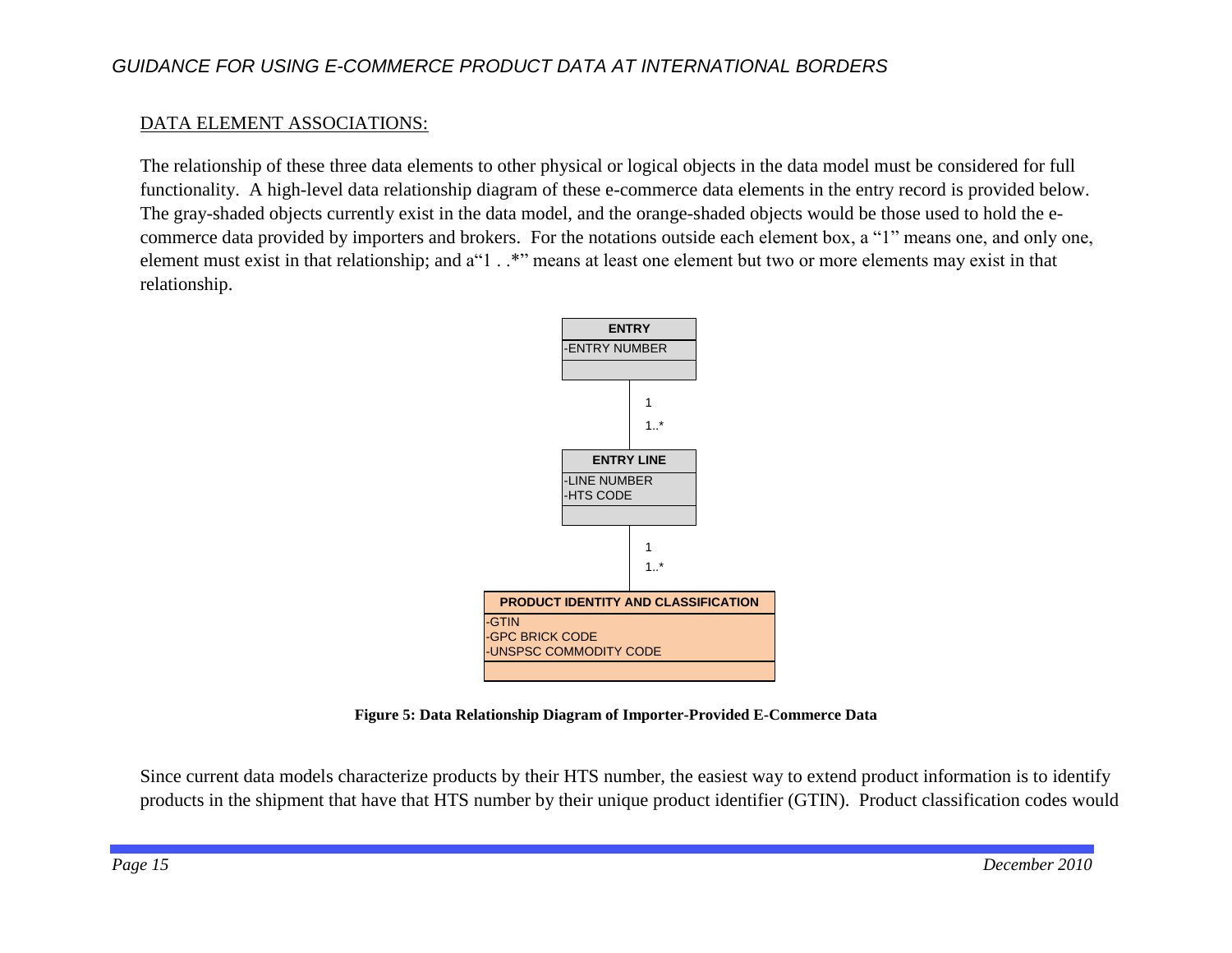be associated with each GTIN to characterize that product. Since holds are applied on a line by line basis, importers may wish to limit each entry line to one GTIN so that low-risk products are not held along with high-risk products as they might be when both are included in the same entry line.

### <span id="page-18-0"></span>**Capturing E-Commerce Data using Product Catalogs**

Unlike the three data elements defined above, the e-commerce data available from electronic catalogs does not need to be reported in the entry process. This catalog data is not delivered by transactional record sets, but rather will exist in e-commerce data tables created when the government begins to subscribe to product information in a global catalog. The structure of these e-commerce data tables is defined by the product catalog maintenance organization and the data values in the government's tables can be synchronized daily with the industry-maintained global catalog.

Although electronic product catalogs are hosted by different companies across the globe, GS1 has created standards for a Global Data Synchronization Network (GDSN) that allows all catalogs to be interoperable. These standards define data structures and messages so that product information available in one GDSN-compliant catalog can be accessed by a user of any other GDSNcompliant catalog.

The high-level data model for the catalog-based use of e-commerce data is shown in [Figure 6](#page-19-0) below. The grey-shaded objects currently exist, the orange-shaded object would be used to hold the e-commerce data provided by the importer or broker in the entry submission, and the blue-shaded objects are created when the government establishes a connection with an electronic product catalog service. For the notations outside each element box, a "1" means one, and only one, element must exist in that relationship; a"1 . .\*" means at least one element but two or more elements may exist in that relationship; and a "0 . . \*" means that no elements are required but one or more may exist in that relationship.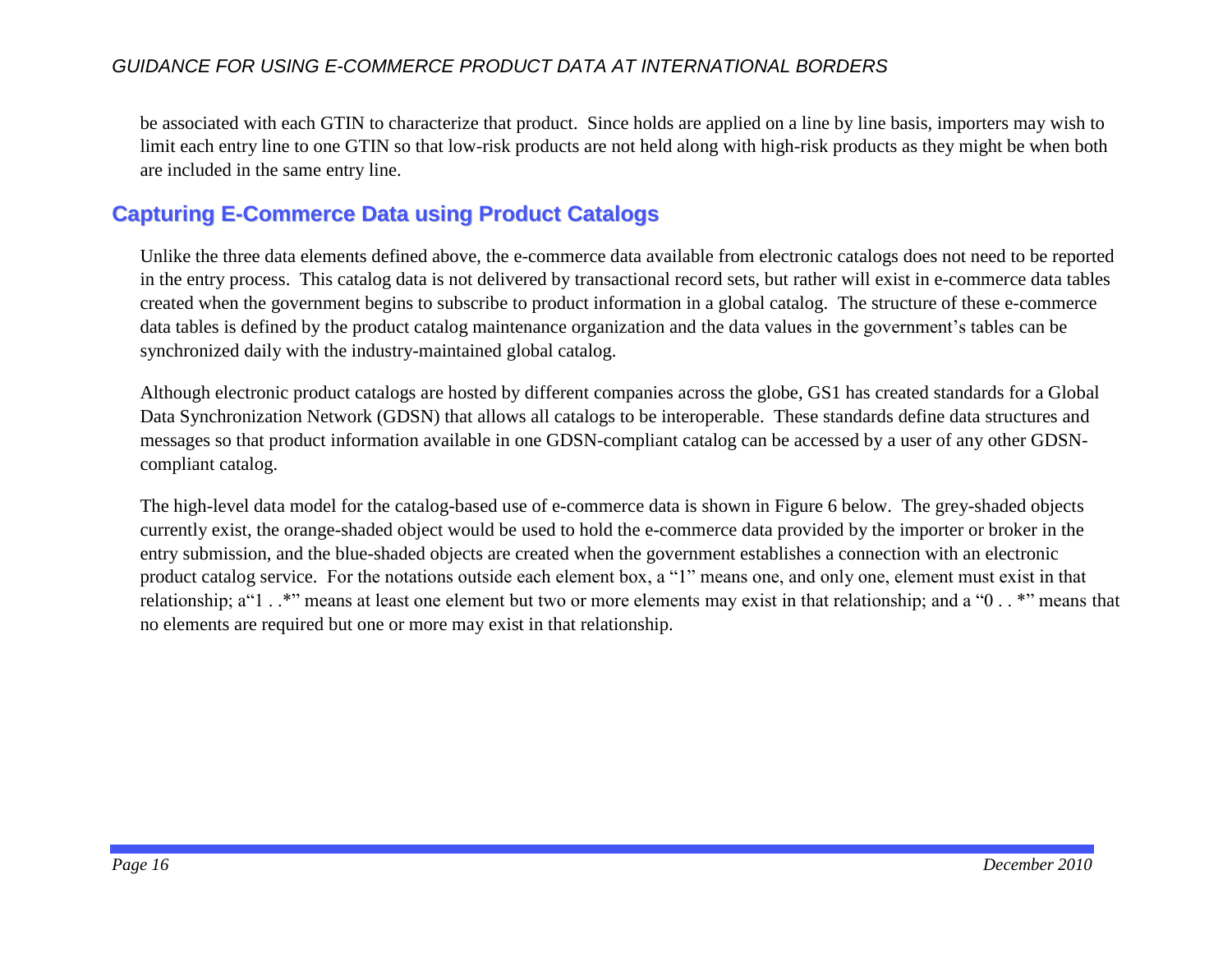

**Figure 6: Logical E-Commerce Data Model Using the Catalog-Based Implementation**

<span id="page-19-0"></span>All of the e-commerce data, whether provided by the importer transactionally or from the electronic product catalog, can be handled by the government agencies with the same confidentiality and security as any other entry data.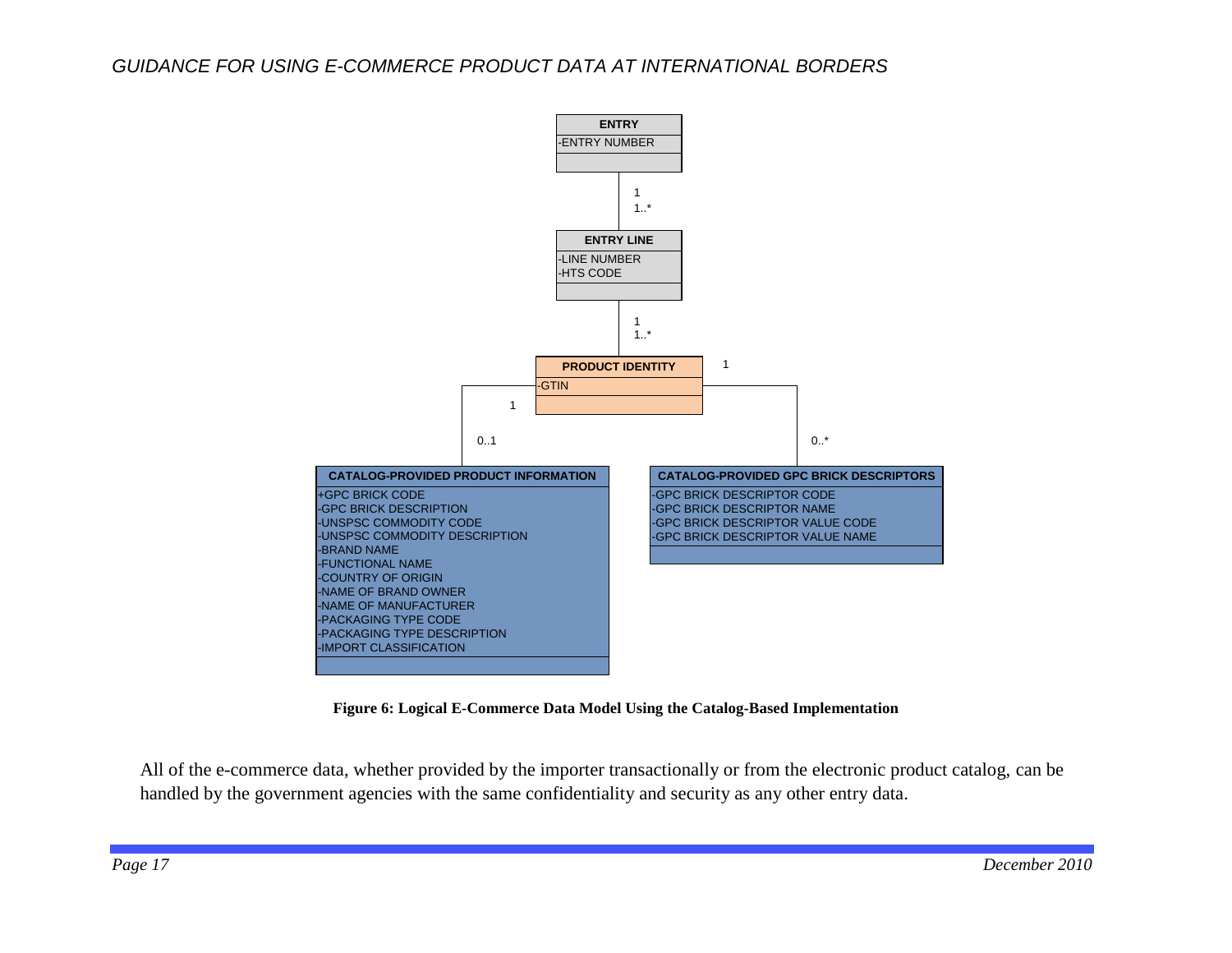# <span id="page-20-0"></span>**MATURITY OF UNDERPINNING E-COMMERCE PROCESSES**

The success that governments experience with the use of e-commerce data at borders will be influenced principally by the level of e-commerce adoption practiced by businesses in each product supply chain. Three foundational e-commerce practices that will impact this success are:

- 1) The degree to which GTINs are used by suppliers to identify imported products of interest to government;
- 2) The degree to which products of interest are published in global business to business (B2B) electronic catalogs; and
- <sup>3</sup> 3) The degree to which specific data elements of interest to government are published in the global B2B electronic catalogs.

The potential for successful adoption of e-commerce data for product admission is best determined product set by product set, as supply chains differ in the level to which they have adopted these three foundational e-commerce practices. Adoption tends to be higher with suppliers that produce finished goods and consumer-ready goods compared to suppliers of products imported for further processing or assembly.

Five underpinning processes were examined for their use in general commerce, and their maturity was rated as Mature, Moderately Mature, or Least Mature.

| <b>MATURE PROCESSES</b>                         | <b>MODERATELY MATURE</b><br><b>PROCESSES</b>                                                                                                                              | <b>LEAST MATURE PROCESSES</b>                                      |
|-------------------------------------------------|---------------------------------------------------------------------------------------------------------------------------------------------------------------------------|--------------------------------------------------------------------|
| • Industry Use of GTINs to Identify<br>Products | • Industry Use of Global Catalogs<br>• Publication of Products in Global<br>Catalogs<br>• Publication of International Product<br><b>Classification Codes in Catalogs</b> | • Publication of GPC Brick Attributes in<br><b>Global Catalogs</b> |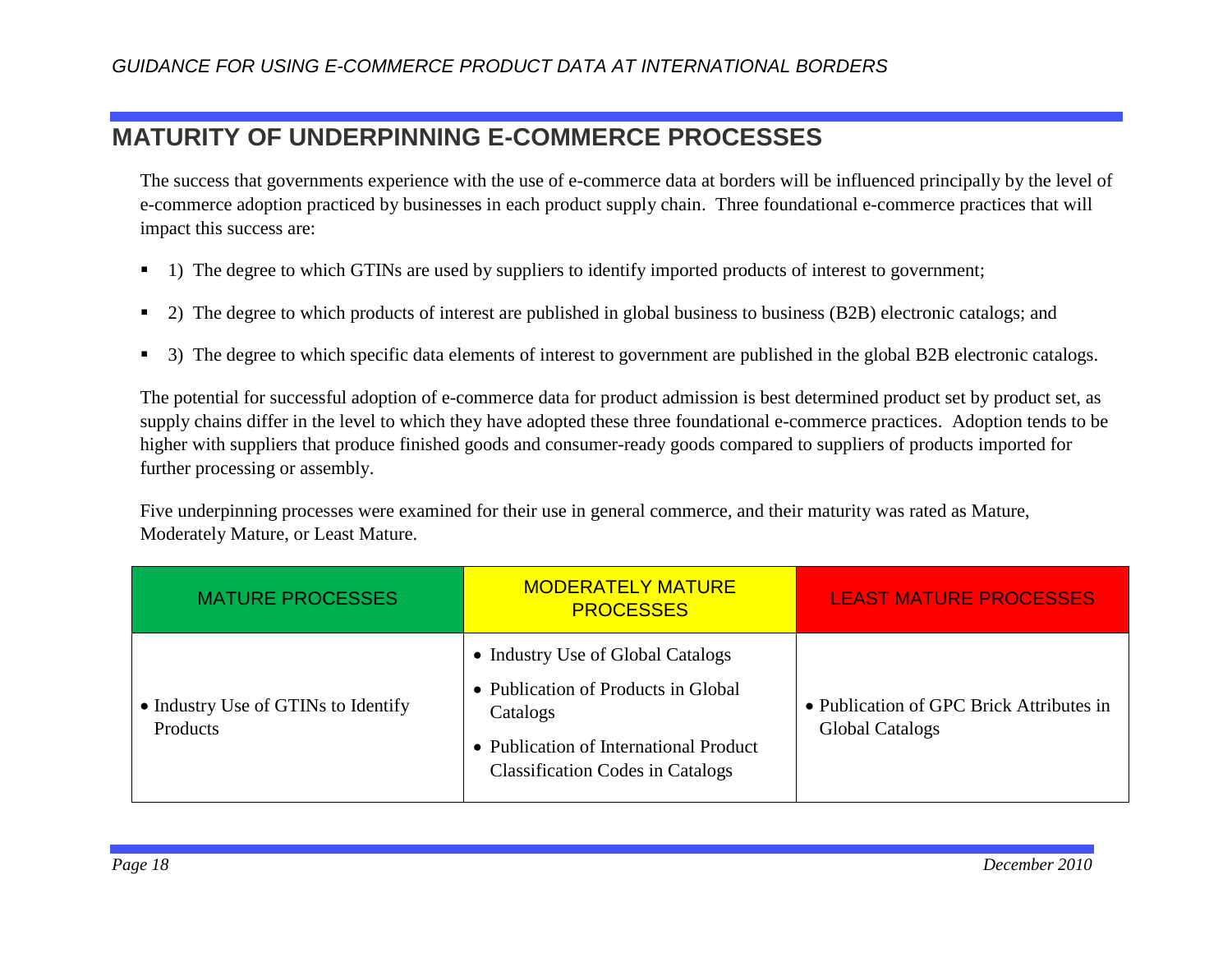### <span id="page-21-0"></span>**Industry Use of GTINs to Identify Products**

#### Mature - About one-third to over one-half of all imported items are expected to have GTINs assigned by their suppliers

To estimate the extent to which products imported into the US are likely to be identified with GTINs, the product commodity categories used by the US Census Bureau were reviewed and assigned one of three ratings by Product Information Committee members familiar with supply chain adoption of electronic commerce. Categories were assigned a GTIN Use rating of either "COMMON," "POSSIBLE," or "UNLIKELY." The results of that rating process for each product set are shown in [Appendix B.](#page-33-0)

The dollar value in millions for each commodity was determined by averaging annual totals reported by the Census Bureau for 2008 and 2009. The trading value for commodities in each of the three GTIN use categories was totaled to show that, by value, about 38 percent of US imports are expected to commonly use GTINs (typically finished products targeted for consumer sale), another 23 percent possibly use GTINs (typically products for further assembly), and 39 percent are not expected to use GTINs (typically raw materials).



Figure 7: Percentage of Products for which GTIN use is expected to be either Common, Possible, or Unlikely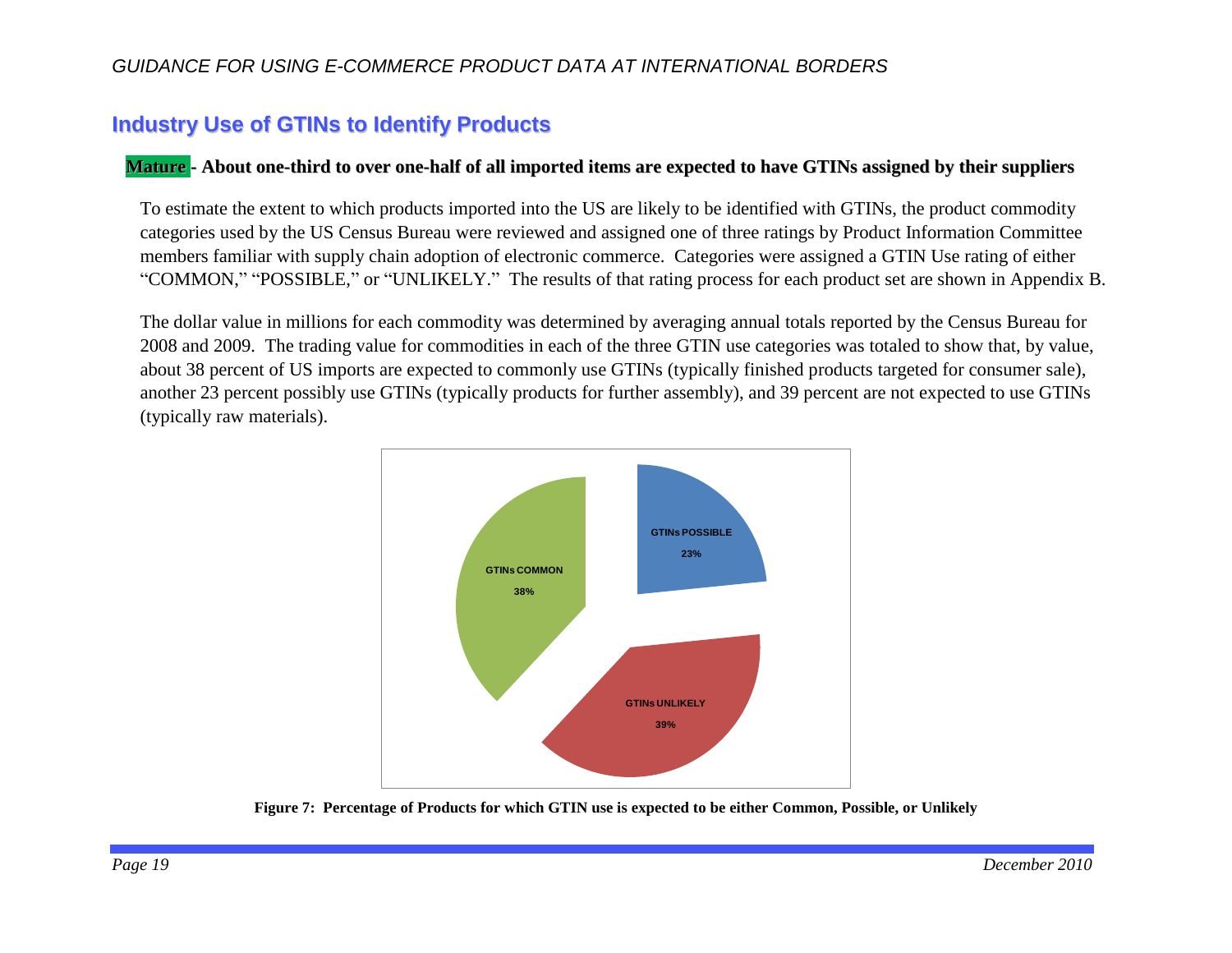The results of this assessment suggest that GTIN use is common in the supply chain for approximately 4 out of 10 imported products. For product sets such as food, consumer electronics, household appliances, and pharmaceuticals, all products of high interest to PGAs, businesses have already adopted the foundational practice of identifying products with globally unique item references.

### <span id="page-22-0"></span>**Industry Use of Global Catalogs**

#### Moderately Mature - Over 24,000 companies around the world are using global electronic catalogs to synchronize product **data**

GS1 reports that as of June 2010 there are 23,700 supplier companies world-wide publishing trade item information into GDSNcompliant catalogs and about 360 retailers using the catalogs to synchronize their master product data. Trend-line data suggest that the number of companies using GDSN-compliant catalogs will increase by about 4,000 a year for the next several years. [Figure 8](#page-23-0) shows the upward trend line of companies adopting electronic catalog use world-wide since GDSN-compliant catalogs began operating in 2005.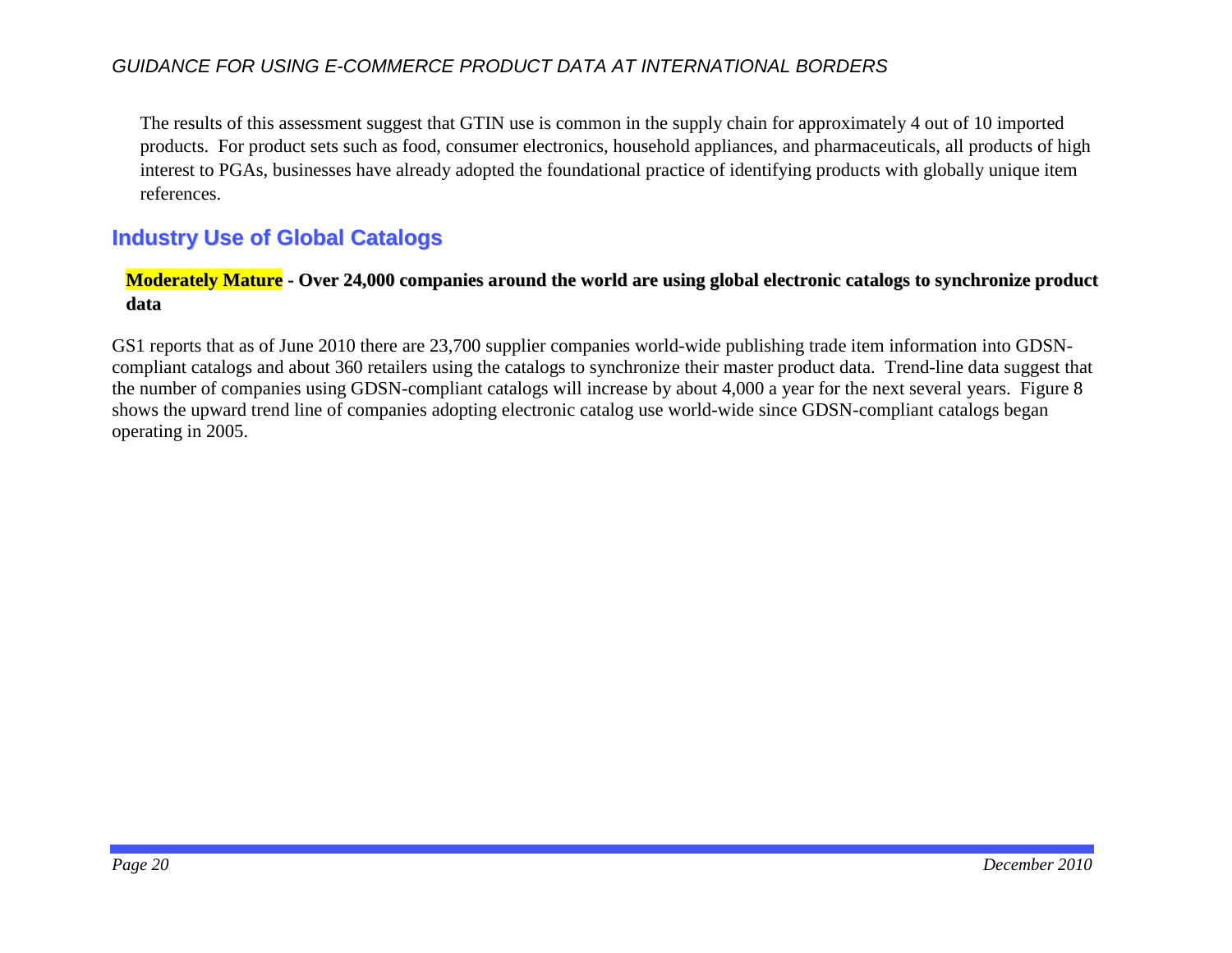

#### **Figure 8: Companies using global electronic catalogs to publish product information**

<span id="page-23-0"></span>The synchronization of master product data in catalogs is endorsed by major company and trade associations around the world as a key element to effective Product Information Management. One of the more detailed business documents to make this case was a study titled "Action Plan to Accelerate Partner Trading Electronic Collaboration" published by the Grocery Manufacturers Association and the Food Marketing Institute in 2003. This study summarized synchronization benefits for the retail grocery supply chain to be in the range of \$1 million additional earnings for every \$1 billion of sales for manufacturers and in the range of \$500,000 of additional earnings for every \$1 billion of sales for retailers. Specific benefits included: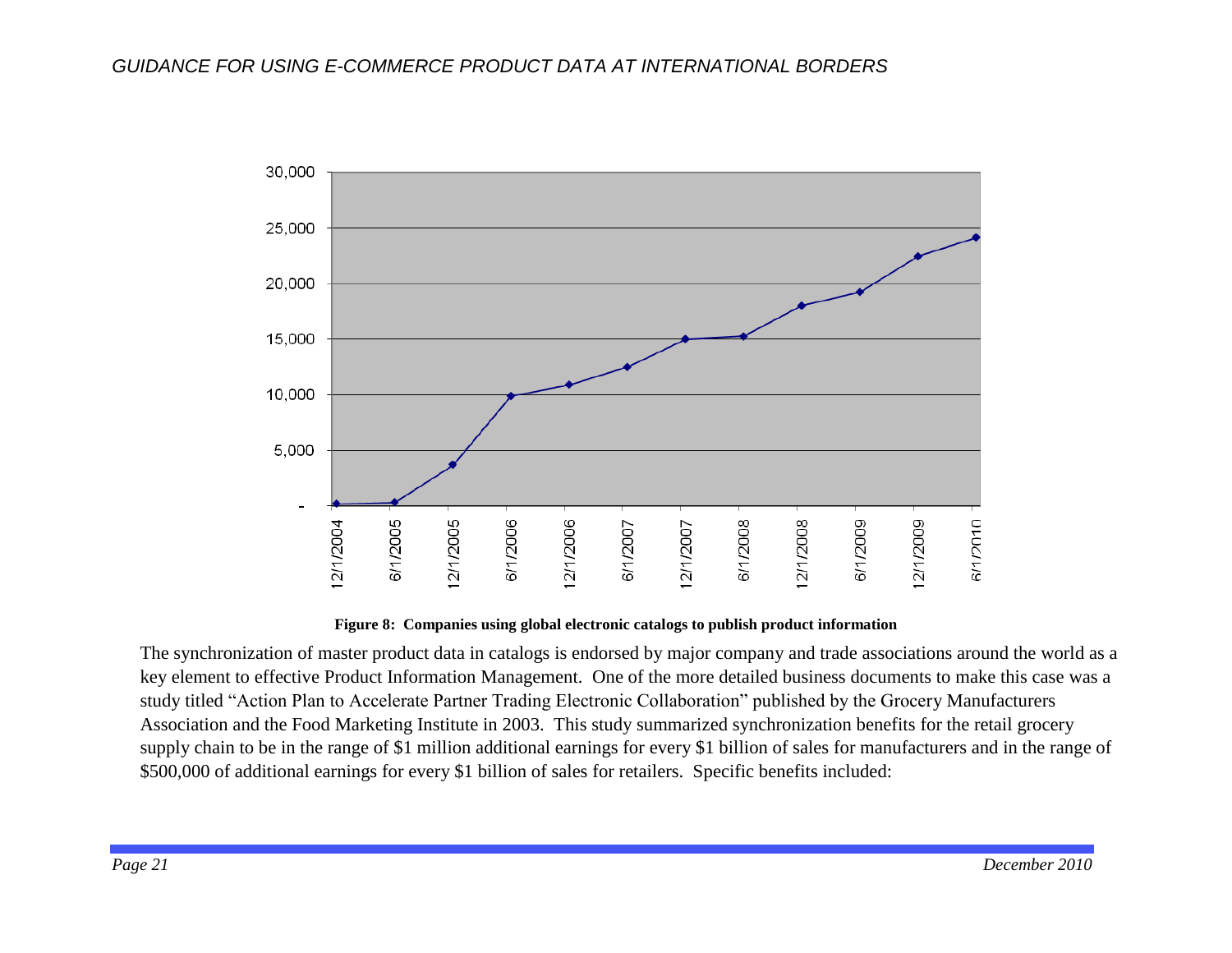- Three to 5 percent reduction in shelf out-of-stocks;
- Two-week reduction in speed to market for new items;
- Five to 10 percent reduction in sales force and accounting time spent dealing with invoice disputes; and
- **Elimination of basic item data errors, currently found in up to 8 percent of total purchase orders.**

The benefits of global catalogs are not limited to the retail grocery supply chain, as a Case Study Report conducted by Capgemini for the Global Commerce Initiative reported in March 2005. In this report, companies such as Johnson & Johnson; Procter & Gamble Latin America; Gillette Venezuela; AEON, a leading Japanese retailer; and Unilever Columbia reported that the use of global product catalogs and data synchronization was reducing company costs, improving productivity, increasing sales, and providing the essential foundation for trading partner collaboration.

The key point for government is that companies are not expected to use global product catalogs to satisfy government interest in product information. Business value added by government use of e-commerce product data at international borders will simply add to the commercial return on investment that these companies already anticipate from more efficient supply chain management. Business efficiency will continue to drive global adoption of electronic catalogs independent of government's interest and use of product information in global catalogs.

# <span id="page-24-0"></span>**Publication of Products in Global Catalogs**

#### Moderately Mature - About 2.5 million unique trade items have been published, with about 1 million new products added **every calendar year**

As of June 2010, GS1 reported that about 5,622,000 GTINs had been published in GDSN-compliant electronic catalogs, also known as "data pools." In the first 6 months of calendar year 2010, about 1,240,000 new GTINs were added, suggesting conservatively that over 2 million new GTINs will be published in 2010. Because GTINs are used at the consumer, case, and pallet level, several GTINs are published (one for the case, typically one for the consumer item, and possibly one for the pallet) for each product published in a catalog. Therefore, assuming that in most cases a GTIN is published for at least the consumer item and the case, the total number of GTINs published has been divided by 2 to estimate the total number of unique trade items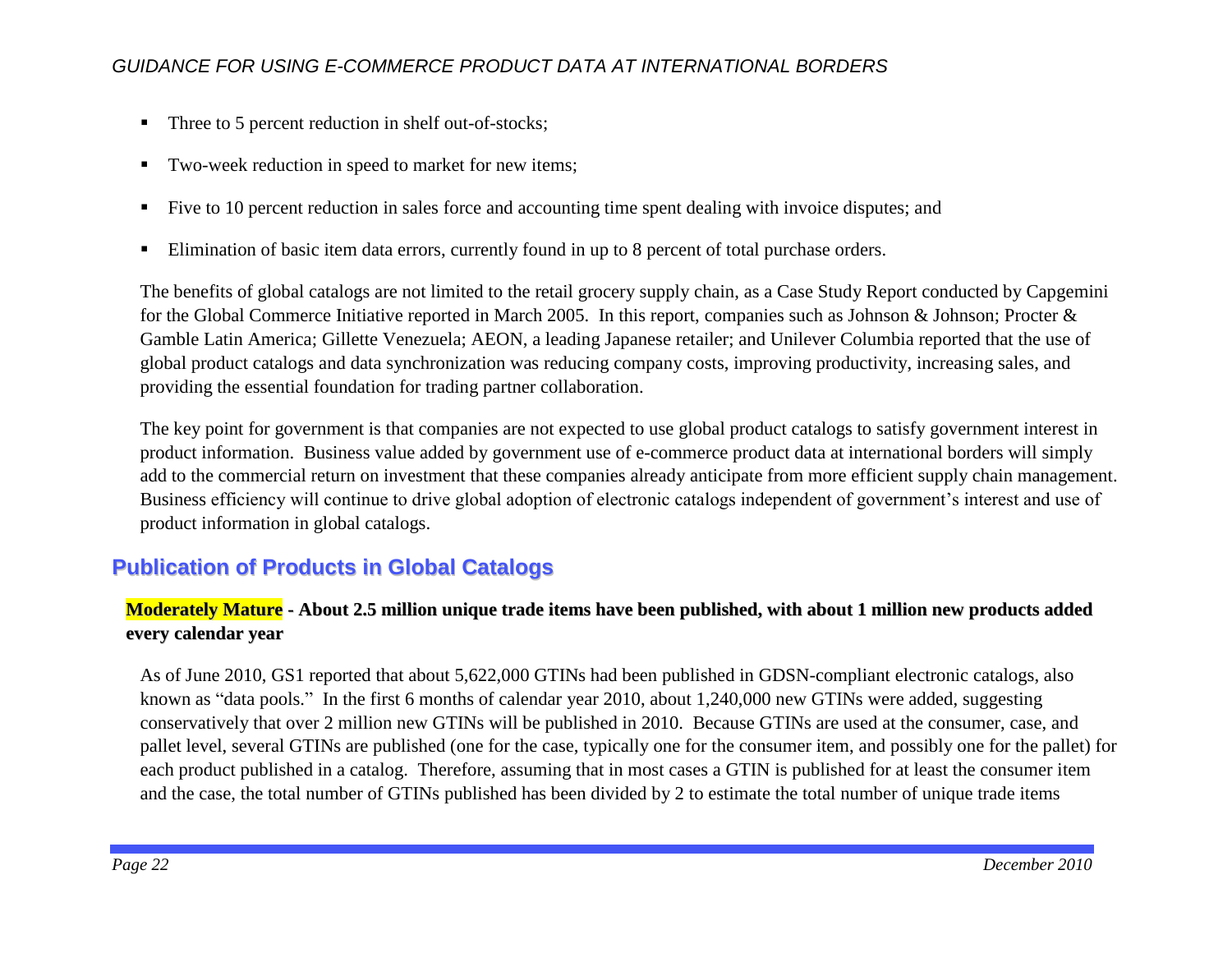represented in catalogs. Therefore, presently about 2.8 million unique trade items are published in catalogs, and the present trend suggests that about 500,000 new products will be added every year for the next few years.

### <span id="page-25-0"></span>**Publication of International Product Classification Codes in Catalogs**

#### Moderately Mature - About 2.25 million products, or eight out of 10, currently have a valid GPC code published

As of June, 2010, GDSN-compliant data pools reported that about 2.25 million of the 2.8 million published trade items had a valid Global Product Classification code value. This means that about 8 out of 10 published trade items in global catalogs are classified by a valid GPC brick.

The use of the GPC brick code is a required data element for all new trade items published into global catalogs. Therefore, over time, the percentage of products classified by a GPC code is expected to approach 100 percent.

However, some products presently use a place-holder number of "99999999," allowed when catalog publication first began and before all GPC codes were in place for all product sets. Eventually, suppliers will update these place-holder numbers to valid GPC brick numbers and all published trade items will then have a valid GPC code number. However, no sunset date has yet been set by GS1 for eliminating dummy GPC brick code numbers.

### <span id="page-25-1"></span>**Publication of GPC Brick Attributes in Catalogs**

#### **Least Mature - Almost no products in global catalogs currently have GPC attribute brick attribute values published**

Although most products have a valid GPC "brick" code published, almost none have values for the GPC brick attributes published. Out of 8,000 suppliers publishing product data to the GS1 US catalog, *only eight have published GPC brick attribute values for more than 50 products*. Of these eight companies, apparel and footwear manufacturers dominate those publishing GPC attribute information.

The reason for the extremely limited publication of GPC attribute values is that, although the publication of the GPC "brick" code is required in global catalogs, the publication of their GPC attribute values is optional. Furthermore, retailers are not driving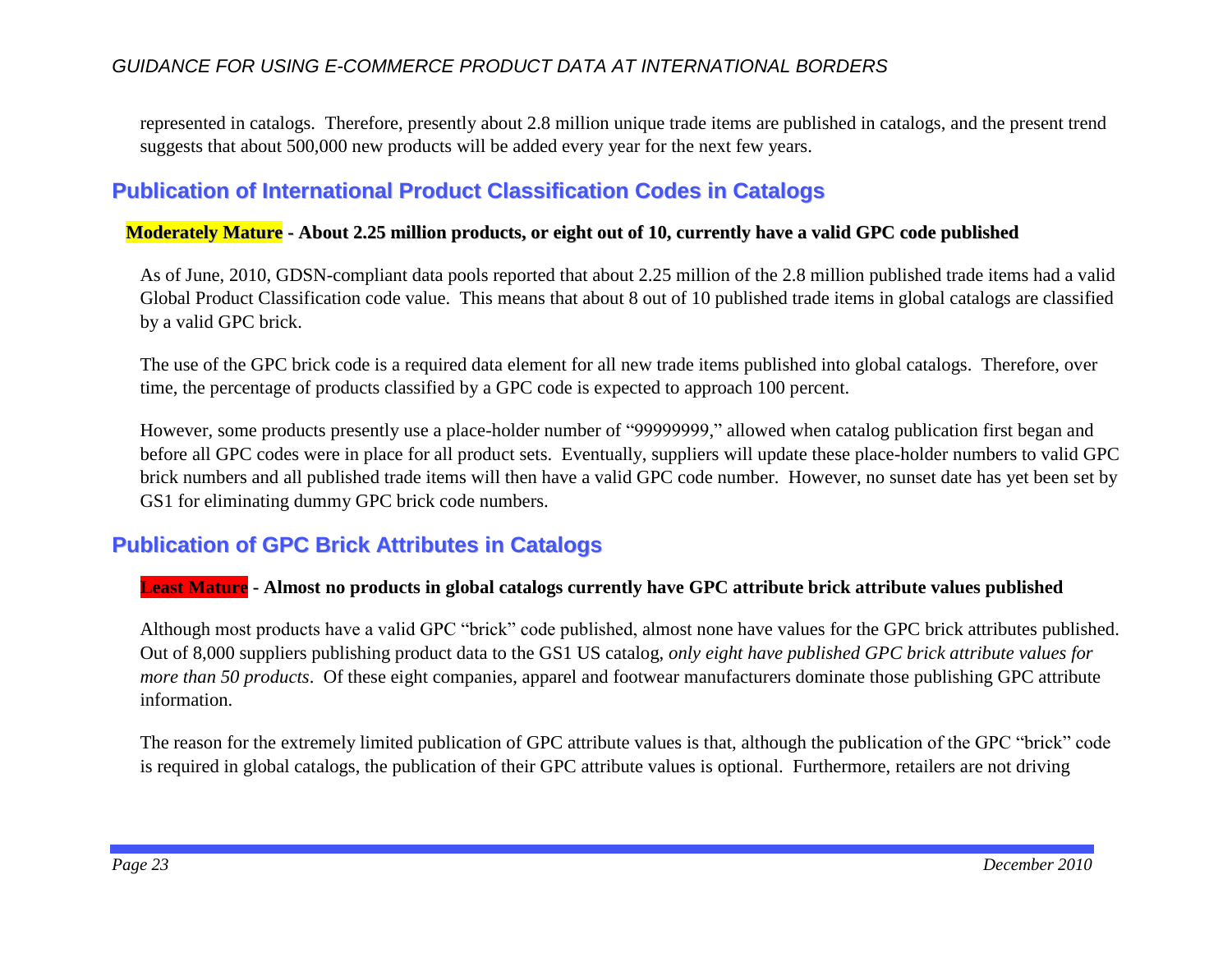suppliers to populate the GPC attributes, as businesses are just beginning to discover the utility of the GPC attributes and building uses for this functionality into their corporate systems.

The publication of over 2.25 million trade items with valid GPC codes offers a workable starting point for PGAs. GPC product classification codes by themselves are useful in determinations of product jurisdiction. But without the publication of GPC attribute values, the PGA's ability to better manage product risk assessment will be limited. The PIC initiative will need to emphasize the importance of publishing GPC attribute values to all participating importers and suppliers.

Although the current lack of published GPC attribute values limits broad, immediate adoption of the catalog-based implementation, it does present an opportunity for industry and government to review and revise GPC codes and attributes before industry suppliers populate the GPC values. If industry and government work together to review and revise the GPC and UNSPSC code sets *before* suppliers populate values for their products, the GPC and UNSPSC will provide more useful and complete product information for making risk-based admission decisions. Adding and revising current classification codes before suppliers populate these values will mean less re-work and more complete and accurate product classification for industry and government later.

Once the GPC codes and attributes are defined, supplier entry is straightforward. An example of an entry screen used by suppliers to populate product information in a global catalog is shown in [Figure 9.](#page-27-2) Each GPC attribute field on the screen offers the supplier a drop-down list of values and the supplier selects one value from the list that represents the characteristic of this product.

US companies that obtain their company prefix number through GS1 US can publish product classification information, including the GPC codes, attributes, and UNSPSC codes for all their products without becoming a member of an electronic catalog. Companies with GS1US-issued company prefixes are provided a product item management tool that assists the company in managing its GTIN issuance process and includes the capability of publishing product classification information for all issued GTINs.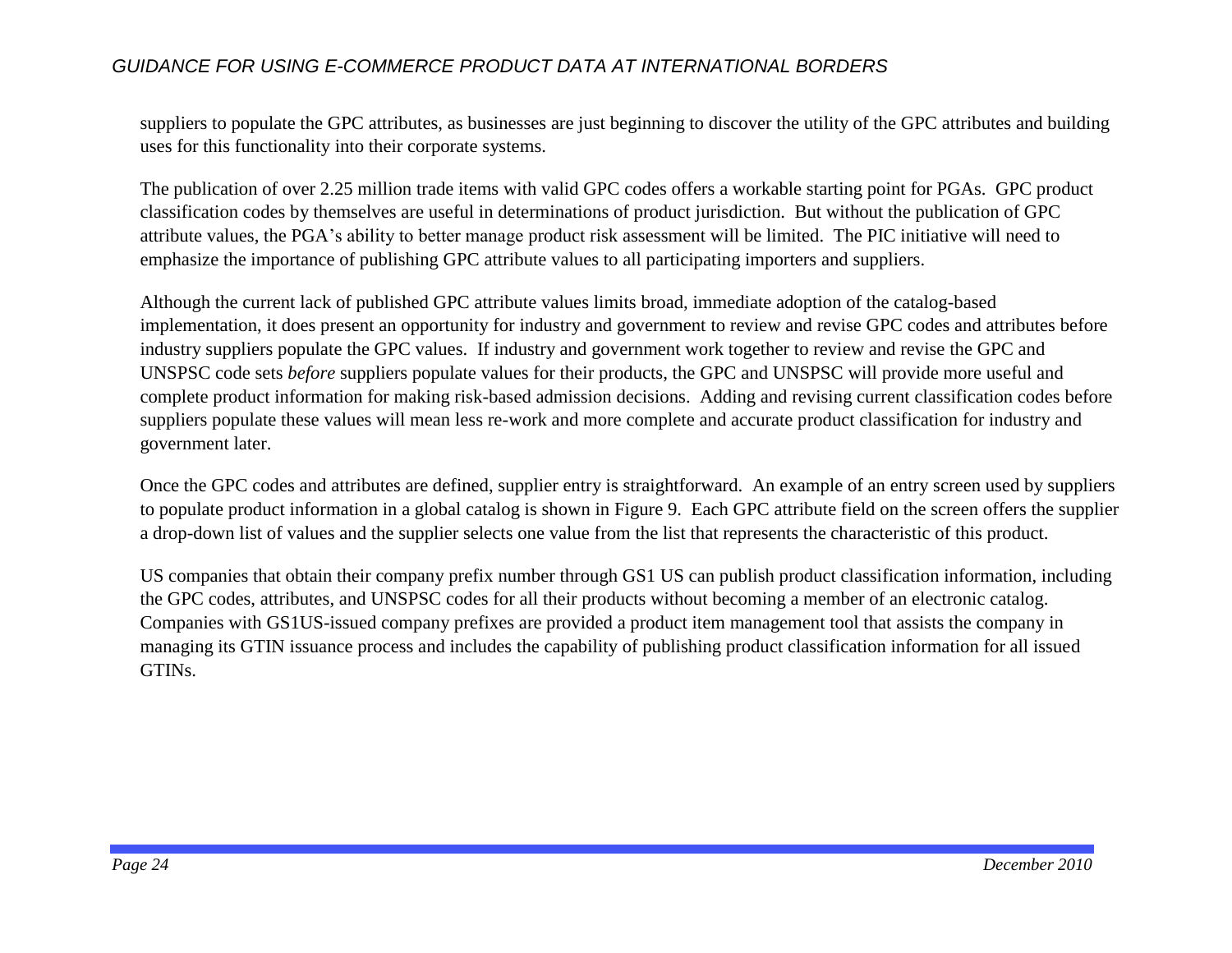| GPC Brick 10005797 Attribute Values |                                                                                |  |  |
|-------------------------------------|--------------------------------------------------------------------------------|--|--|
|                                     | Note: if one attribute is populated, they all must be populated for this item. |  |  |
| Boneless Claim (20000020)           |                                                                                |  |  |
| Meat Form (20002688)                |                                                                                |  |  |
| Meat Quality Standard (20002690)    |                                                                                |  |  |
| Meat Shape (20002689)               |                                                                                |  |  |
| Primary<br>Additive<br>(20002675)   |                                                                                |  |  |
| Refrigeration State (20002673)      |                                                                                |  |  |
| Source (20000163)                   |                                                                                |  |  |
| Clear  <br>Cancel<br><b>Save</b>    |                                                                                |  |  |

**Figure 9: Sample Data Entry Screen Used by Suppliers to enter meat and poultry GPC brick attributes into an Electronic Catalog.** 

# <span id="page-27-2"></span><span id="page-27-0"></span>**BACKGROUND:**

### <span id="page-27-1"></span>**Establishment of the Product Information Committee**

ITDS Participating Government Agencies (PGAs) have long struggled to get a better understanding of the products moving in international commerce for several reasons. PGAs like the Department of Health and Human Services' Food and Drug Administration (FDA), the United States Department of Agriculture's Food Safety Inspection Service (FSIS), the Consumer Product Safety Commission (CPSC), and the Environmental Protection Agency (EPA) have a primary mission of protecting the public from unsafe or high risk products. Accordingly, each needs to make advance decisions about which products need review and what level of potential risk they present. For these PGAs and others, the absence of a globally unique product identification system and of structured, international product classification information has limited their ability to perform this mission.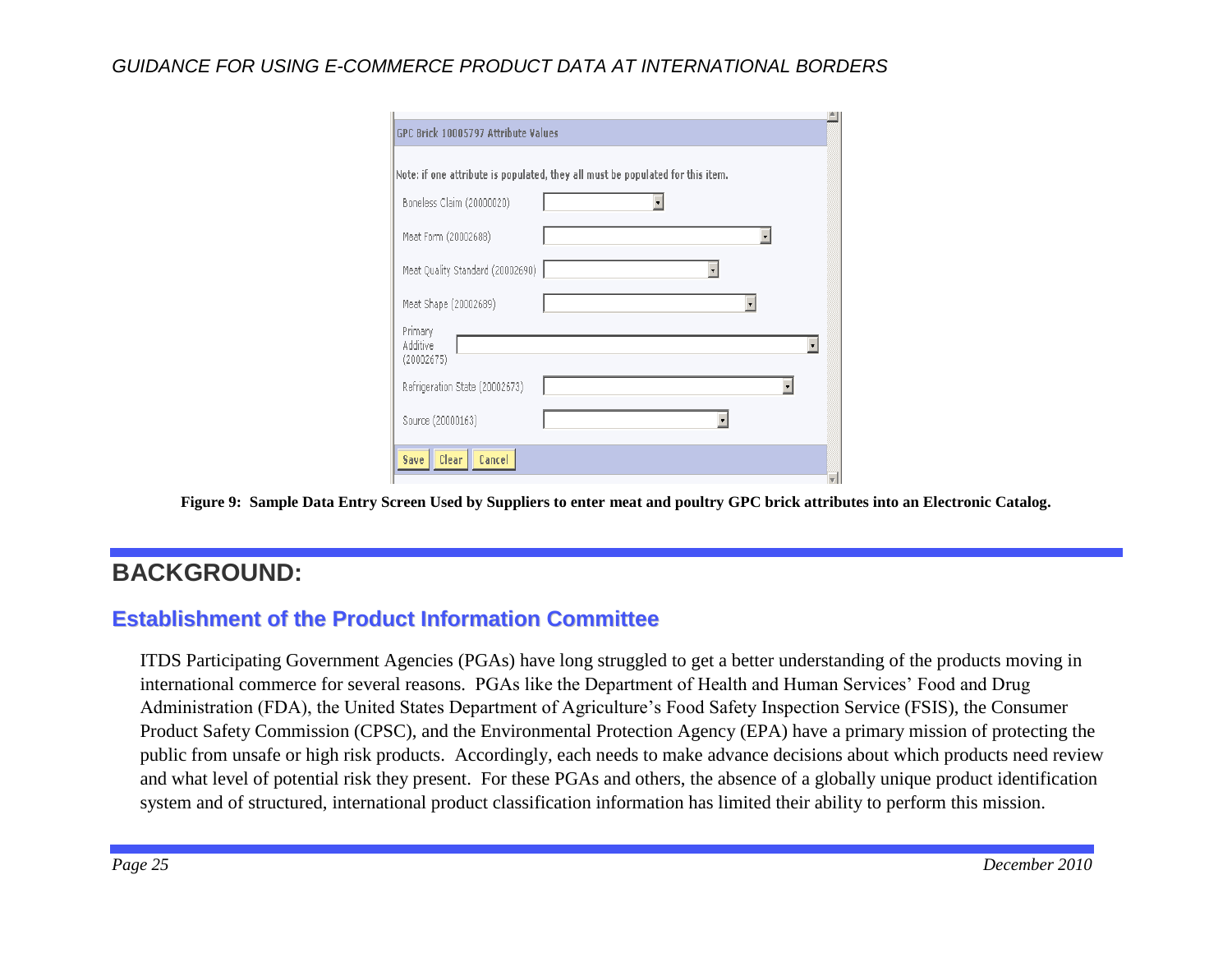Looking for a better solution, the ITDS Board of Directors created the Product Information Committee (PIC) in July 2008. Its mission – to advise the ITDS Board on a method that will supplement the HTS codes to more accurately characterize traded goods to support the efficient and effective review, release, and statistical analysis of internationally traded products.

### <span id="page-28-0"></span>**PIC Initiative Objectives:**

In April 2009 the Product Information Committee published a recommendation report that can be found at [www.itds.gov.](http://www.itds.gov/) This report, "Leveraging e-Commerce Product Data for Smarter Cargo Management," suggested a new direction to improve the government's cargo clearance process by leveraging e-commerce standards and processes already in use across the business to business (B2B) supply chain.

The report's recommendations are summarized below. The committee's recommendation report recognizes that Harmonized Tariff Schedule (HTS) codes typically provide insufficient information about most products for accurate admissibility assessment. However, electronic commerce data used in B2B transactions provide a promising opportunity for government to gain visibility into the stream of internationally traded products crossing US borders. The April 2009 report recommendations represented the first steps towards a new strategy for managing products with a more granular level of identification and structured, internationally valid product characterization information.

#### April 2009 Product Information Committee Recommendations for Improving Cargo Management:

- Obtain the Global Trade Item Number (GTIN) of products in each shipment or, ideally, in each container, from importers in advance of product arrival;
- Use GTINs to obtain product characterization code and descriptive information from the GS1 Global Data Synchronization Network (GDSN);
- Use international product characterization codes (i.e., GS1 GPC, UNSPSC, and eCl@ss) from the GDSN to accurately determine jurisdiction and risk profile for each product by GTIN;
- Establish a "GTIN Prohibited Product List" that can be used by importers and shippers to know whether products are inadmissible before they are loaded for shipment; and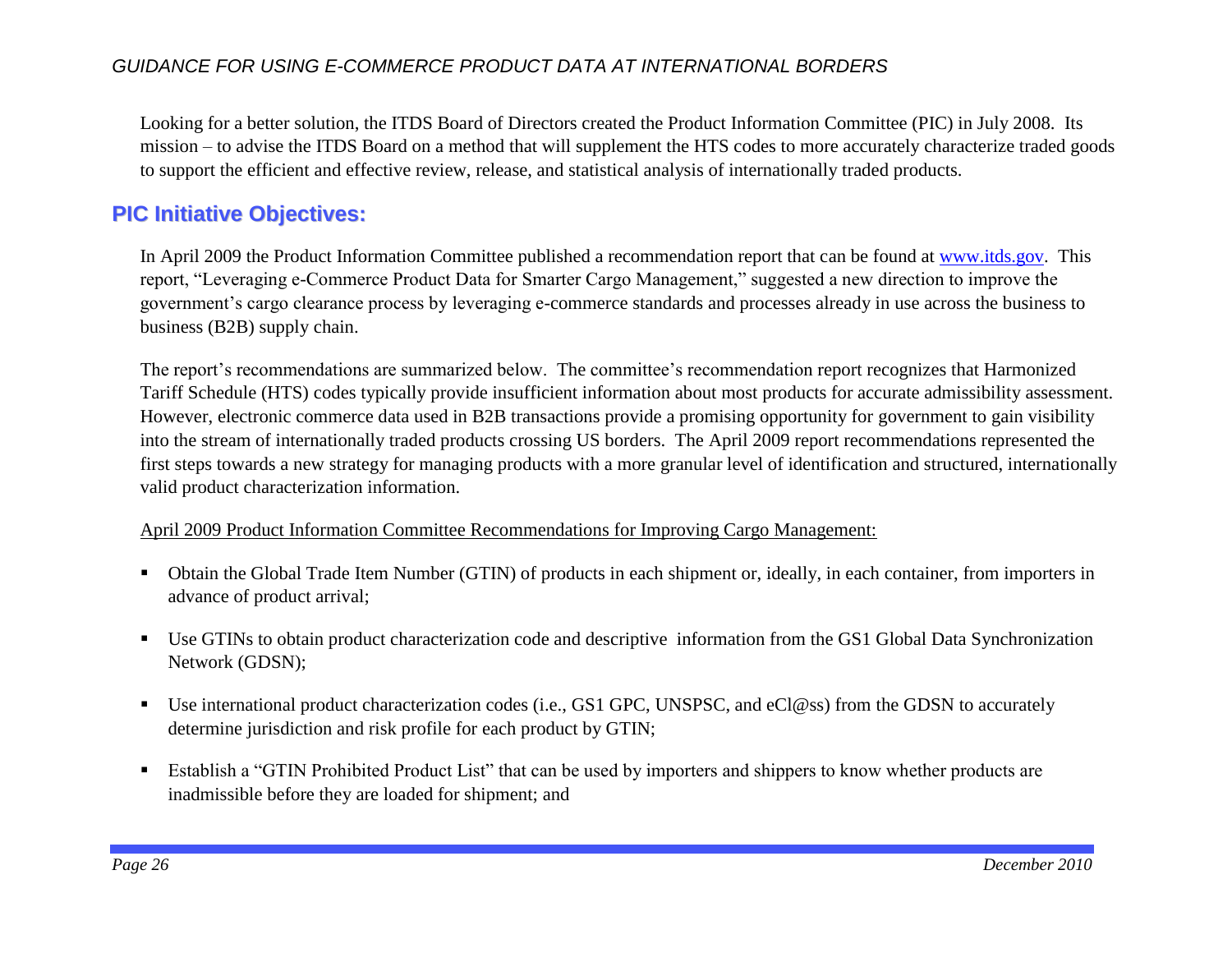Allow cost benefits to drive voluntary industry compliance with report recommendations in lieu of Federal regulation whenever possible.

# <span id="page-29-0"></span>**Objectives NOT Related to the PIC Initiative:**

In the April 2009 report, the PIC explains at length what the initiative is intended to accomplish – efficient product admission through the use of global product identification and classification numbers. The April report attempts to define what the initiative is, but the objectives of the PIC initiative can also be reinforced and clarified by a quick explanation of what the initiative is not.

- **PIC IS NOT** a **mandatory program.** Importers choose whether they will provide the additional product information used by the PIC initiative. Those that do will evaluate whether the benefits justify participation. Those that don't will continue to rely on the HTS codes and traditional product admission procedures<sup>5</sup>.
- **PIC IS NOT a 100 percent solution to all cross-border product admission issues.** The PIC solution is targeted at higherrisk products that are consumer-ready and traded in an open, global supply chain. It does not work well for products imported for further processing or products imported in a "closed" company supply chain (e.g., products made, imported, and used or sold by the same company, such as components imported for assembly or cars imported to be sold by company dealers).
- **PIC IS NOT targeted at small, informal entries such as those typically transported by express carriers.** The PIC effort is targeted at formal Custom entries, those over \$2000 in value, and would not apply to informal entries such as those covered under Section 321 of the Tariff Act of 1930, as amended (19 U.S.C. 1321).
- **PIC IS NOT a proposal that will impose a significant data entry burden on importers.** The optimal solution involves one additional data element, the GTIN, for each product in the shipment. All other product information would be supplierpublished data that is downloaded from global product catalogs by the PGAs. In fact, with the catalog-based implementation option, the PIC approach may well involve less data being provided by importers.

 $\overline{a}$ 

 $<sup>5</sup>$  It is always possible that a PGA could mandate the provision of a specific product classification code through new agency regulation should this type of product</sup> information be particularly effective for that agency's jurisdictional and admission decisions. However, at this early stage of assessment, PGAs have expressed preferential support for voluntary adoption in accordance with business case value rather than mandatory adoption through rule-making action.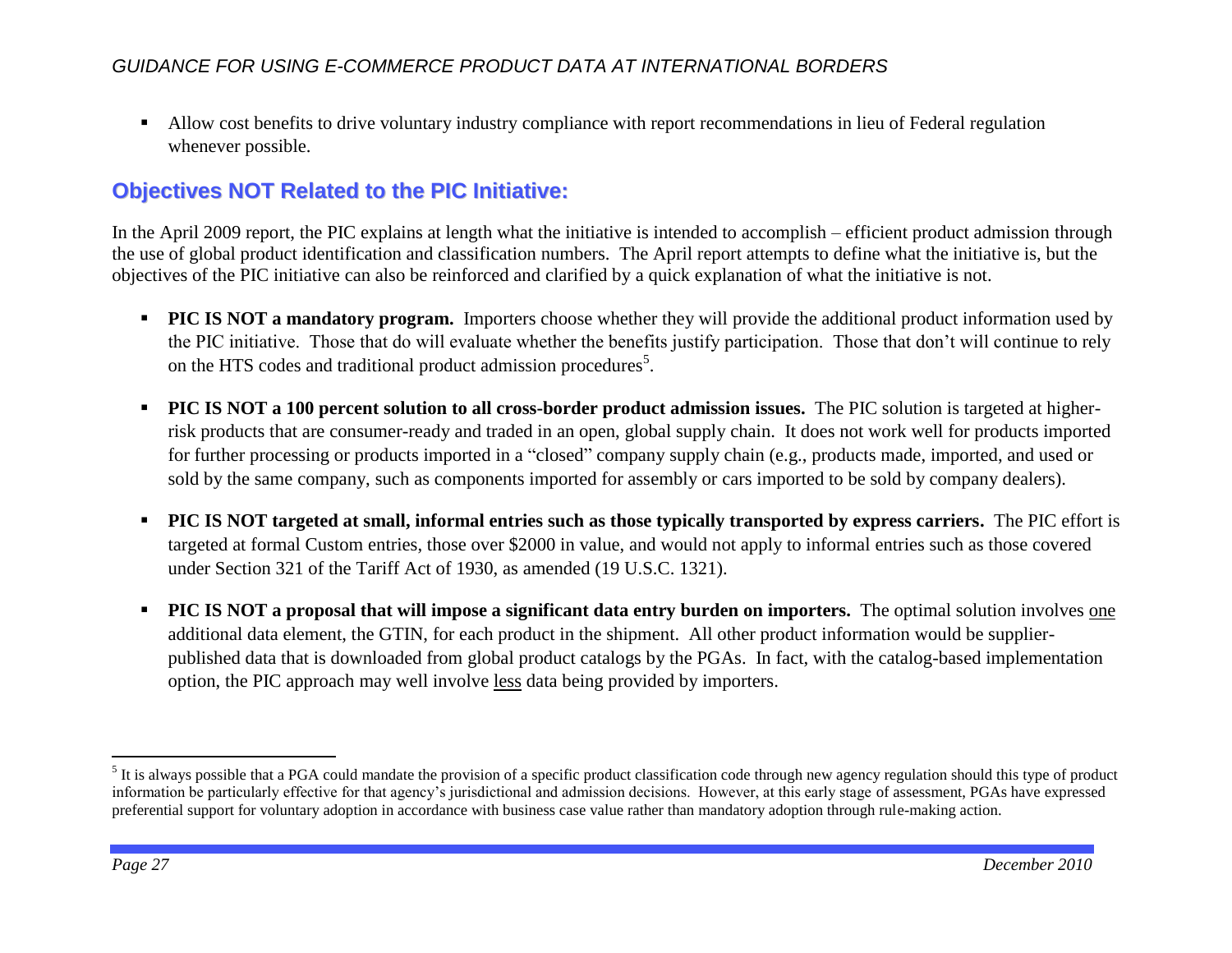# <span id="page-30-0"></span>**ACKNOWLEDGEMENTS**

The ITDS Product Information Committee Chair gratefully acknowledges the following people for the knowledge they shared and the key contributions they made in the drafting of this guidance report.

> Vincent Annunziato, CBP Steve Arens, GS1 US Lydia Berry, USDA-AMS John Blachere, CPSC Max Castillo, FDA Roy Chaudet, EPA Lance Esposito, GS1 US Susan Dyszel, CBP Sheila Einsweiler, FWS Candace Funk, USDA-APHIS David Giamporcaro, EPA Roger Glasshoff, USDA-AMS Jim Joholske, CPSC Mike Kelly, USDA-FSIS Sanjay Kirtikar, GS1 US Teresa Martinez, USDA-APHIS John Reich, Cataract, Inc. Anne Rothrock, CBP Michiko Shaw, USDA - AMS Mary Stanley, USDA-FSIS James Stevenson, IBM

Douglas Bailey, PIC Chair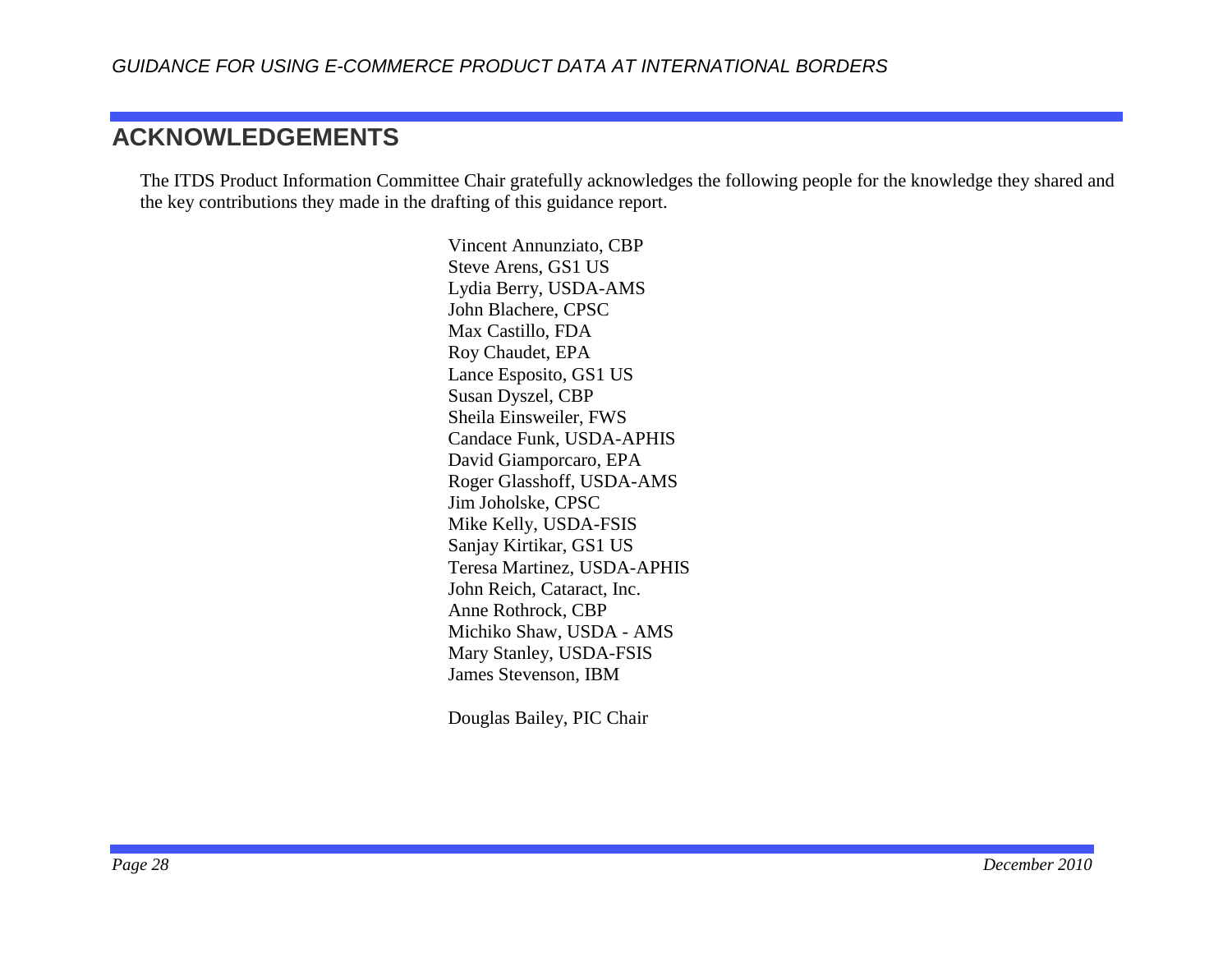# <span id="page-31-0"></span>**APPENDICES:**

Appendix A – [LISTING OF ACRONYMS](#page-32-0)

Appendix B - [GTIN USE IN IMPORTED COMMODITIES](#page-33-0)

Appendix B - [GTIN USE IN IMPORTED COMMODITIES](#page-33-0) FEEDBACK ON PIC GUIDANCE REPORT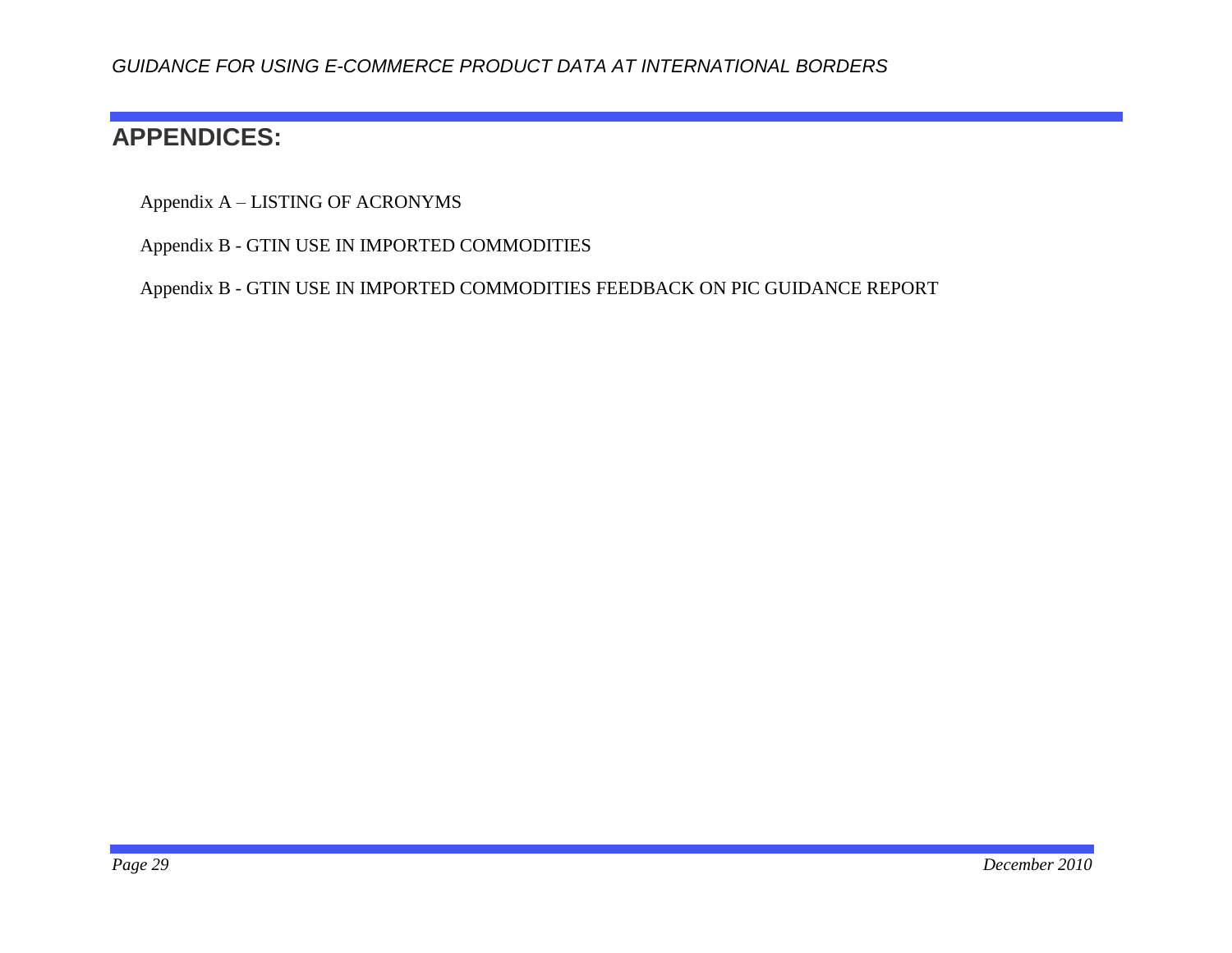# <span id="page-32-0"></span>**APPENDIX A – LISTING OF ACRONYMS**

| ACE---------------- Automated Commercial Environment                                 |
|--------------------------------------------------------------------------------------|
| ATS ---------------- Automated Targeting System                                      |
| CAMIR ------------ Customs Automated Manifest Interface Requirements                 |
| CATAIR----------- Customs and Trade Automated Interface Requirements                 |
| CBP ----------------Customs and Border Protection                                    |
| CPSC --------------Consumer Product Safety Commission                                |
| EDI------------------ Electronic Data Interchange                                    |
| DHS---------------- Department of Homeland Security                                  |
| DMO----------------Dictionary Maintenance Organization                               |
| DOD --------------- Department of Defense                                            |
| EPA ---------------- Environmental Protection Agency                                 |
| FWS------------------ U.S. Fish and Wildlife Service                                 |
| HTS ---------------- Harmonized Tariff Schedule                                      |
| GDSN--------------Global Data Synchronization Network                                |
| GPC----------------Global Product Classification                                     |
| GTIN---------------Global Trade Item Number                                          |
| ISO ----------------- International Standards Organization                           |
| ITDS --------------- International Trade Data System                                 |
| PGA---------------- Participating Government Agency                                  |
| PIC ----------------- Product Information Committee                                  |
| SKU-----------------Stock Keeping Unit                                               |
| UN/CEFACT ----- United Nations Centre for Trade Facilitation and Electronic Business |
| UNSPSC ---------- United Nations Standard Products and Services Code                 |
| UPC---------------- Universal Product Code                                           |
| USDA--------------- United States Department of Agriculture                          |
| USDA-AMS ------ USDA Agricultural Marketing Service                                  |
| USDA-APHIS ---- USDA Animal and Plant Health Inspection Service                      |
| USDA-FSIS------- USDA Food Safety Inspection Service                                 |
| WCO--------------- World Customs Organization                                        |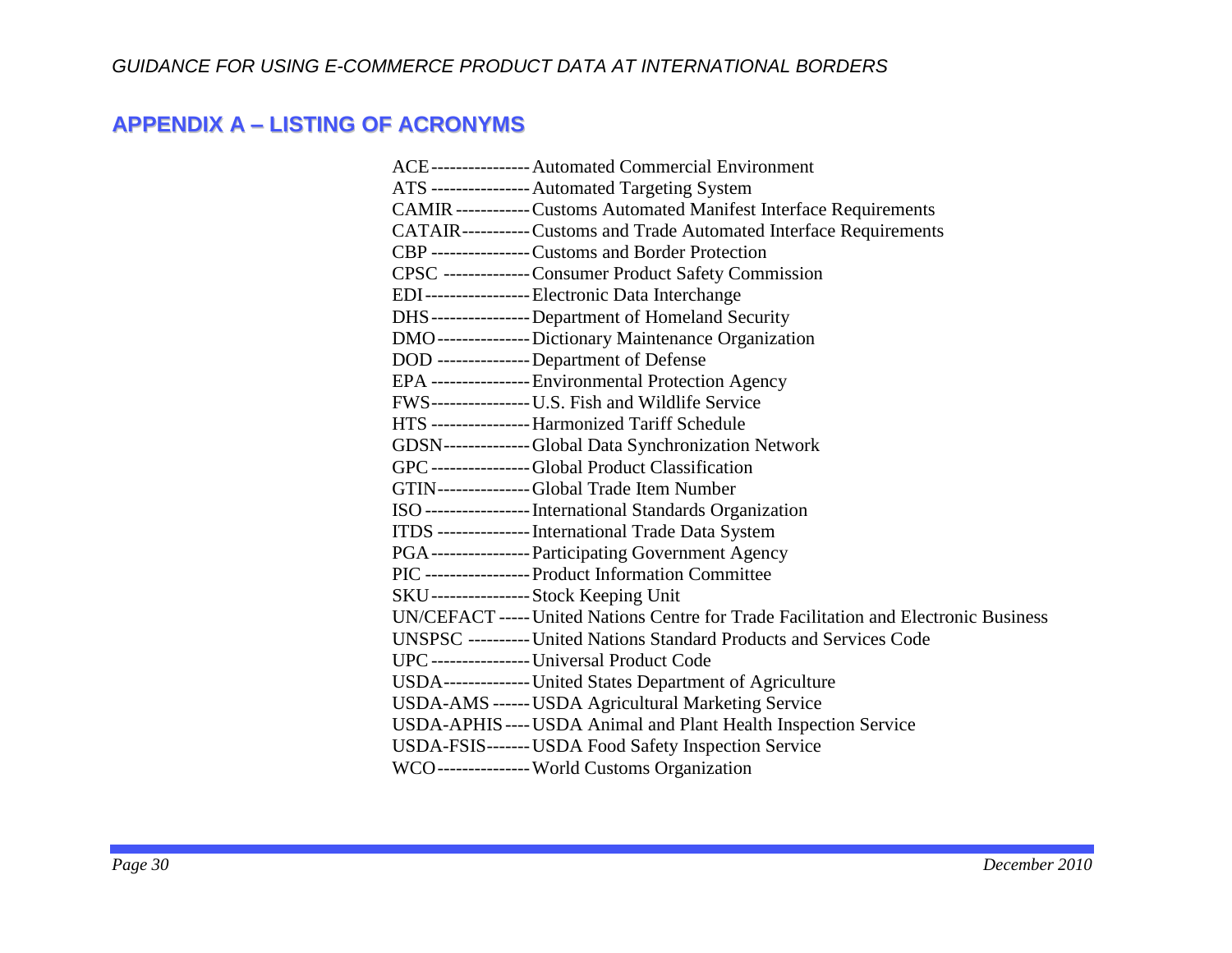# <span id="page-33-0"></span>**APPENDIX B - GTIN USE IN IMPORTED COMMODITIES**

#### **PRODUCTS COMMONLY MARKED WITH GTINS**

| <b>Product Set</b>                   | $2-Yr$<br><b>Average</b><br>(Million \$) | Use of<br><b>GTINs</b> |
|--------------------------------------|------------------------------------------|------------------------|
| Alcoholic beverages, excluding wine  | 5,267                                    | <b>COMMON</b>          |
| Apparel, household goods - cotton    | 46,712                                   | <b>COMMON</b>          |
| Apparel, household goods - wool      | 3,232                                    | <b>COMMON</b>          |
| Apparel, textiles, nonwool or cotton | 28,661                                   | <b>COMMON</b>          |
| Apparel, household goods-nontextile  | 7,505                                    | <b>COMMON</b>          |
| <b>Bakery products</b>               | 6,405                                    | <b>COMMON</b>          |
| Blank tapes, audio & visual          | 1,566                                    | <b>COMMON</b>          |
| Books, printed matter                | 3,993                                    | <b>COMMON</b>          |
| Business machines and equipment      | 4,737                                    | <b>COMMON</b>          |
| Camping apparel and gear             | 7,224                                    | <b>COMMON</b>          |
| Computer accessories                 | 56,682                                   | <b>COMMON</b>          |
| Computers                            | 40,714                                   | <b>COMMON</b>          |
| Cookware, cutlery, tools             | 6,270                                    | <b>COMMON</b>          |
| Finished textile supplies            | 3,272                                    | <b>COMMON</b>          |
| Footwear                             | 14,738                                   | <b>COMMON</b>          |
| Glassware, chinaware                 | 1,910                                    | <b>COMMON</b>          |
| Household appliances                 | 18,126                                   | <b>COMMON</b>          |
| Meat products                        | 6,901                                    | <b>COMMON</b>          |
| Medicinal equipment                  | 25,432                                   | <b>COMMON</b>          |
| Motorcycles and parts                | 3,313                                    | <b>COMMON</b>          |
| Musical instruments                  | 1,501                                    | <b>COMMON</b>          |
| Other household goods                | 60,936                                   | COMMON                 |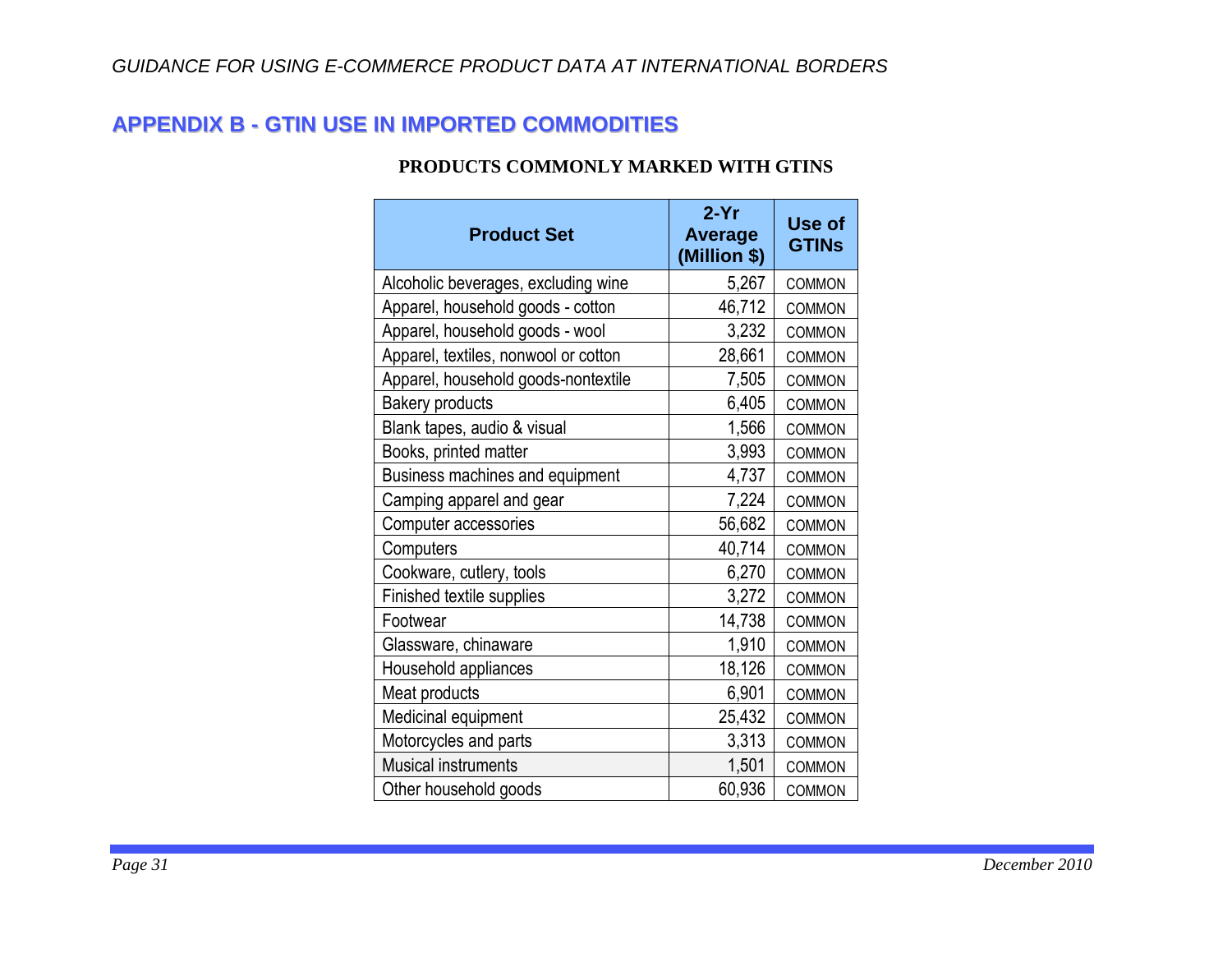| Paper and paper products                                            | 6,857   | <b>COMMON</b> |
|---------------------------------------------------------------------|---------|---------------|
| Pharmaceutical preparations                                         | 80,197  | <b>COMMON</b> |
| Photo equipment                                                     | 6,334   | <b>COMMON</b> |
| Records, tapes, and disks                                           | 2,785   | <b>COMMON</b> |
| Stereo equipment, etc                                               | 5,763   | <b>COMMON</b> |
| Tea, spices, etc.                                                   | 1,242   | <b>COMMON</b> |
| Telecommunications equipment                                        | 41,031  | <b>COMMON</b> |
| Toiletries and cosmetics                                            | 6,395   | <b>COMMON</b> |
| Toys, games, and sporting goods                                     | 33,683  | <b>COMMON</b> |
| TV's, VCR's, etc.                                                   | 38,545  | <b>COMMON</b> |
| Wine, beer, and related products                                    | 7,915   | <b>COMMON</b> |
| Writing and art supplies                                            | 12,484  | <b>COMMON</b> |
| <b>TOTAL VALUE OF PRODUCTS COMMONLY</b><br><b>MARKED WITH GTINS</b> | 598,318 |               |

#### **PRODUCTS POSSIBLY MARKED WITH GTINS**

| <b>Product Set</b>               | $2-Yr$<br><b>Average</b><br>(Million \$) | Use of<br><b>GTINS</b> |
|----------------------------------|------------------------------------------|------------------------|
| <b>Chemicals-fertilizers</b>     | 11,602                                   | <b>POSSIBLE</b>        |
| Chemicals-inorganic              | 6,501                                    | <b>POSSIBLE</b>        |
| Chemicals-organic                | 19,420                                   | <b>POSSIBLE</b>        |
| Dairy products and eggs          | 1,551                                    | <b>POSSIBLE</b>        |
| Electric apparatus               | 31,558                                   | <b>POSSIBLE</b>        |
| Finished metal shapes            | 14,949                                   | <b>POSSIBLE</b>        |
| Fuel oil                         | 33,824                                   | <b>POSSIBLE</b>        |
| Furniture, household goods, etc. | 21,316                                   | <b>POSSIBLE</b>        |
| Generators, accessories          | 18,832                                   | <b>POSSIBLE</b>        |
| Industrial machines, other       | 32,741                                   | <b>POSSIBLE</b>        |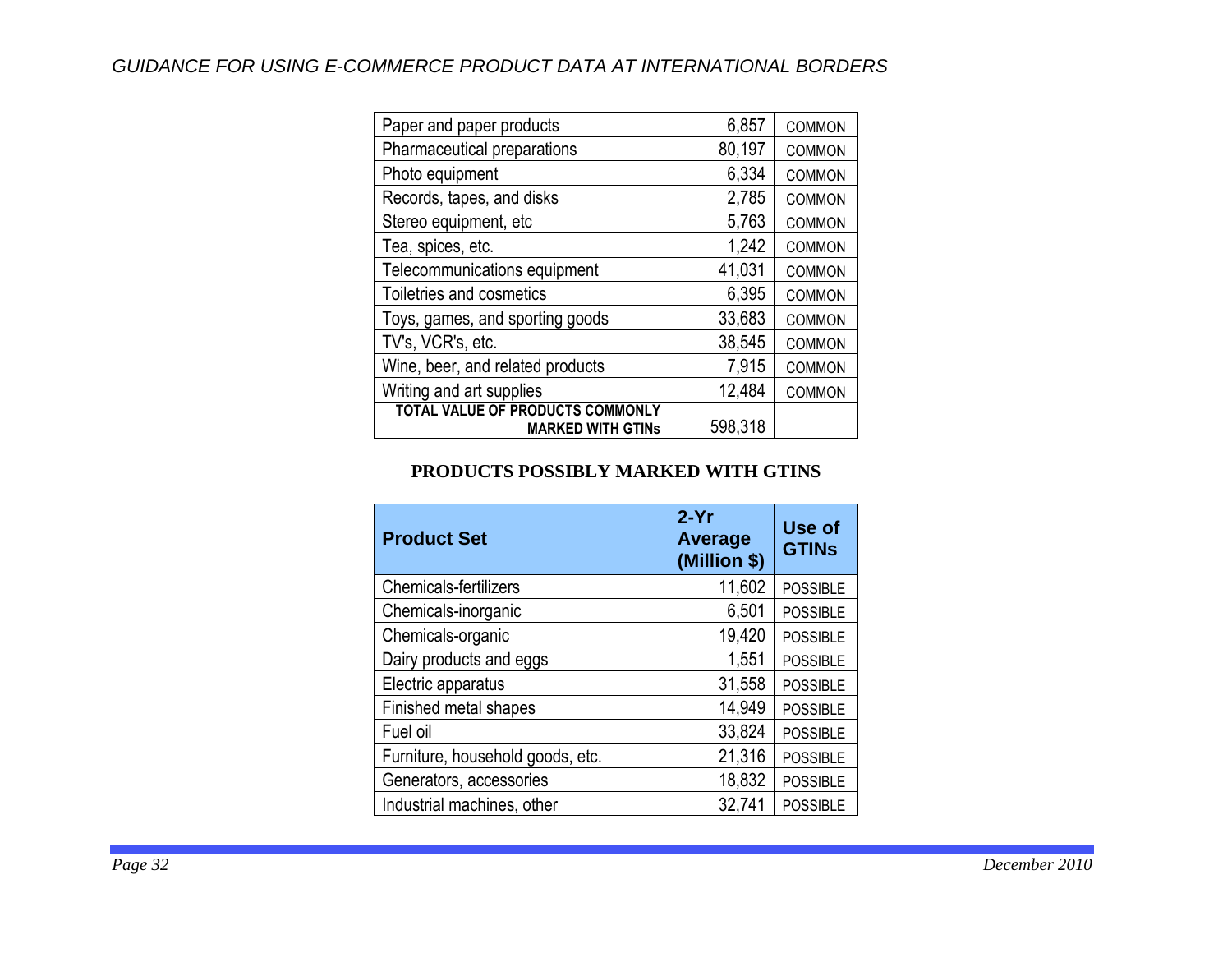| Industrial supplies, other                                   | 21,585  | <b>POSSIBLE</b> |
|--------------------------------------------------------------|---------|-----------------|
| Jewelry                                                      | 9,991   | <b>POSSIBLE</b> |
| Laboratory testing instruments                               | 4,024   | <b>POSSIBLE</b> |
| Measuring, testing, control instruments                      | 13,192  | <b>POSSIBLE</b> |
| Nontextile floor tiles                                       | 2,230   | <b>POSSIBLE</b> |
| <b>Nuts</b>                                                  | 1,349   | <b>POSSIBLE</b> |
| Parts-civilian aircraft                                      | 8,842   | <b>POSSIBLE</b> |
| Petroleum products, other                                    | 40,550  | <b>POSSIBLE</b> |
| <b>Plastic materials</b>                                     | 11,259  | <b>POSSIBLE</b> |
| Plywood and veneers                                          | 2,033   | <b>POSSIBLE</b> |
| Pulpwood and woodpulp                                        | 3,229   | <b>POSSIBLE</b> |
| Rugs                                                         | 1,704   | <b>POSSIBLE</b> |
| Semiconductors                                               | 23,491  | <b>POSSIBLE</b> |
| Shingles, wallboard                                          | 7,166   | <b>POSSIBLE</b> |
| Synthetic cloth                                              | 4,718   | <b>POSSIBLE</b> |
| Textile, sewing machines                                     | 1,273   | <b>POSSIBLE</b> |
| Tobacco, waxes, etc.                                         | 6,045   | <b>POSSIBLE</b> |
| Vegetables                                                   | 7,631   | <b>POSSIBLE</b> |
| Wood, glass, plastic                                         | 5,156   | <b>POSSIBLE</b> |
| TOTAL VALUE OF PRODUCTS POSSIBLY<br><b>MARKED WITH GTINS</b> | 367,756 |                 |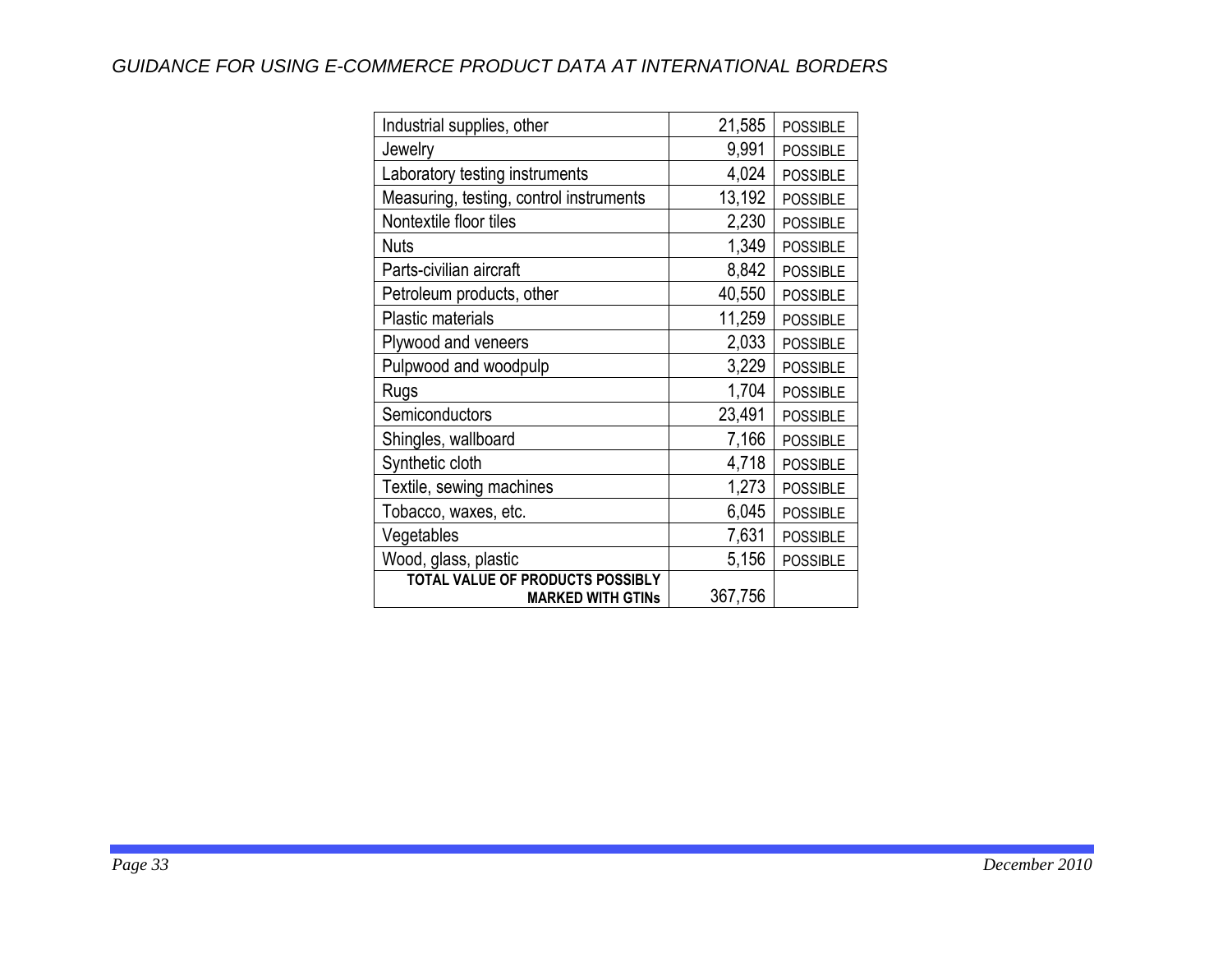#### **PRODUCTS UNLIKELY TO BE MARKED WITH GTINS**

| <b>Product Set</b>                | $2-Yr$<br><b>Average</b><br>(Million \$) | Use of<br><b>GTINs</b> |
|-----------------------------------|------------------------------------------|------------------------|
| Agricultural machinery, equipment | 6,554                                    | <b>UNLIKELY</b>        |
| Artwork, antiques, stamps, etc.   | 8,013                                    | <b>UNLIKELY</b>        |
| Bauxite and aluminum              | 10,687                                   | <b>UNLIKELY</b>        |
| Cane and beet sugar               | 1,146                                    | <b>UNLIKELY</b>        |
| Chemicals-other                   | 8,314                                    | <b>UNLIKELY</b>        |
| Civilian aircraft                 | 10,844                                   | <b>UNLIKELY</b>        |
| Coal and related fuels            | 3,426                                    | <b>UNLIKELY</b>        |
| Cocoa beans                       | 1,029                                    | <b>UNLIKELY</b>        |
| Commercial vessels, other         | 90                                       | <b>UNLIKELY</b>        |
| Copper                            | 5,331                                    | <b>UNLIKELY</b>        |
| Cotton cloth, fabrics             | 1,105                                    | <b>UNLIKELY</b>        |
| Cotton, natural fibers            | 69                                       | <b>UNLIKELY</b>        |
| Crude oil                         | 265,242                                  | <b>UNLIKELY</b>        |
| Drilling & oilfield equipment     | 9,683                                    | <b>UNLIKELY</b>        |
| Electric energy                   | 2,858                                    | <b>UNLIKELY</b>        |
| Engines-civilian aircraft         | 13,194                                   | <b>UNLIKELY</b>        |
| Excavating machinery              | 6,182                                    | <b>UNLIKELY</b>        |
| Farming materials, livestock      | 1,180                                    | <b>UNLIKELY</b>        |
| Feedstuff and foodgrains          | 4,102                                    | <b>UNLIKELY</b>        |
| Fish and shellfish                | 13,516                                   | <b>UNLIKELY</b>        |
| Food oils, oilseeds               | 4,572                                    | <b>UNLIKELY</b>        |
| Food, tobacco machinery           | 2,357                                    | <b>UNLIKELY</b>        |
| Fruits, frozen juices             | 9,626                                    | <b>UNLIKELY</b>        |
| Gas-natural                       | 24,624                                   | <b>UNLIKELY</b>        |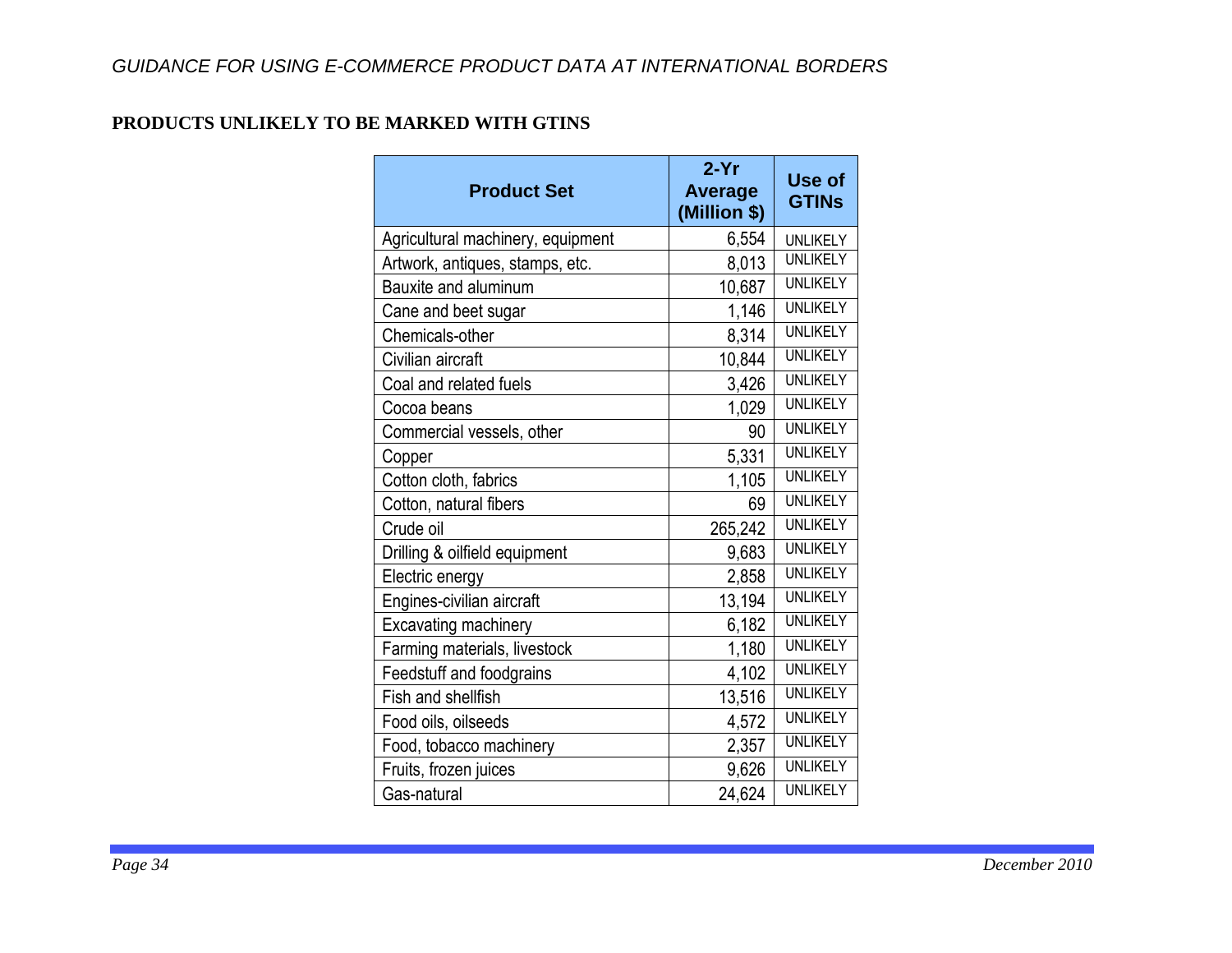| Gem diamonds                    | 16,241 | <b>UNLIKELY</b> |
|---------------------------------|--------|-----------------|
| Gem stones, other               | 2,536  | <b>UNLIKELY</b> |
| Glass-plate, sheet, etc.        | 1,005  | <b>UNLIKELY</b> |
| Green coffee                    | 3,590  | <b>UNLIKELY</b> |
| Hair, waste materials           | 683    | <b>UNLIKELY</b> |
| Hides and skins                 | 136    | <b>UNLIKELY</b> |
| Industrial engines              | 15,961 | <b>UNLIKELY</b> |
| Iron and steel mill products    | 15,199 | <b>UNLIKELY</b> |
| Iron and steel products, n.e.c. | 8,218  | <b>UNLIKELY</b> |
| Iron and steel, advanced        | 6,844  | <b>UNLIKELY</b> |
| Leather and furs                | 563    | <b>UNLIKELY</b> |
| Liquefied petroleum gases       | 13,794 | <b>UNLIKELY</b> |
| Lumber                          | 3,661  | <b>UNLIKELY</b> |
| Marine engines, parts           | 882    | <b>UNLIKELY</b> |
| Materials handling equipment    | 10,029 | <b>UNLIKELY</b> |
| Materials, excluding chemicals  | 1,227  | <b>UNLIKELY</b> |
| Metalworking machine tools      | 7,639  | <b>UNLIKELY</b> |
| Natural rubber                  | 2,065  | <b>UNLIKELY</b> |
| Newsprint                       | 1,904  | <b>UNLIKELY</b> |
| <b>Nickel</b>                   | 2,511  | <b>UNLIKELY</b> |
| Nonagricultural foods, etc.     | 693    | <b>UNLIKELY</b> |
| Nonfarm tractors and parts      | 1,278  | <b>UNLIKELY</b> |
| Nonferrous metals, other        | 3,369  | <b>UNLIKELY</b> |
| Nonmonetary gold                | 7,453  | <b>UNLIKELY</b> |
| Nuclear fuel materials          | 5,724  | <b>UNLIKELY</b> |
| Numismatic coins                | 1,522  | <b>UNLIKELY</b> |
| Nursery stock, etc.             | 1,411  | <b>UNLIKELY</b> |
| Other foods                     | 8,759  | <b>UNLIKELY</b> |
| Other precious metals           | 8,623  | <b>UNLIKELY</b> |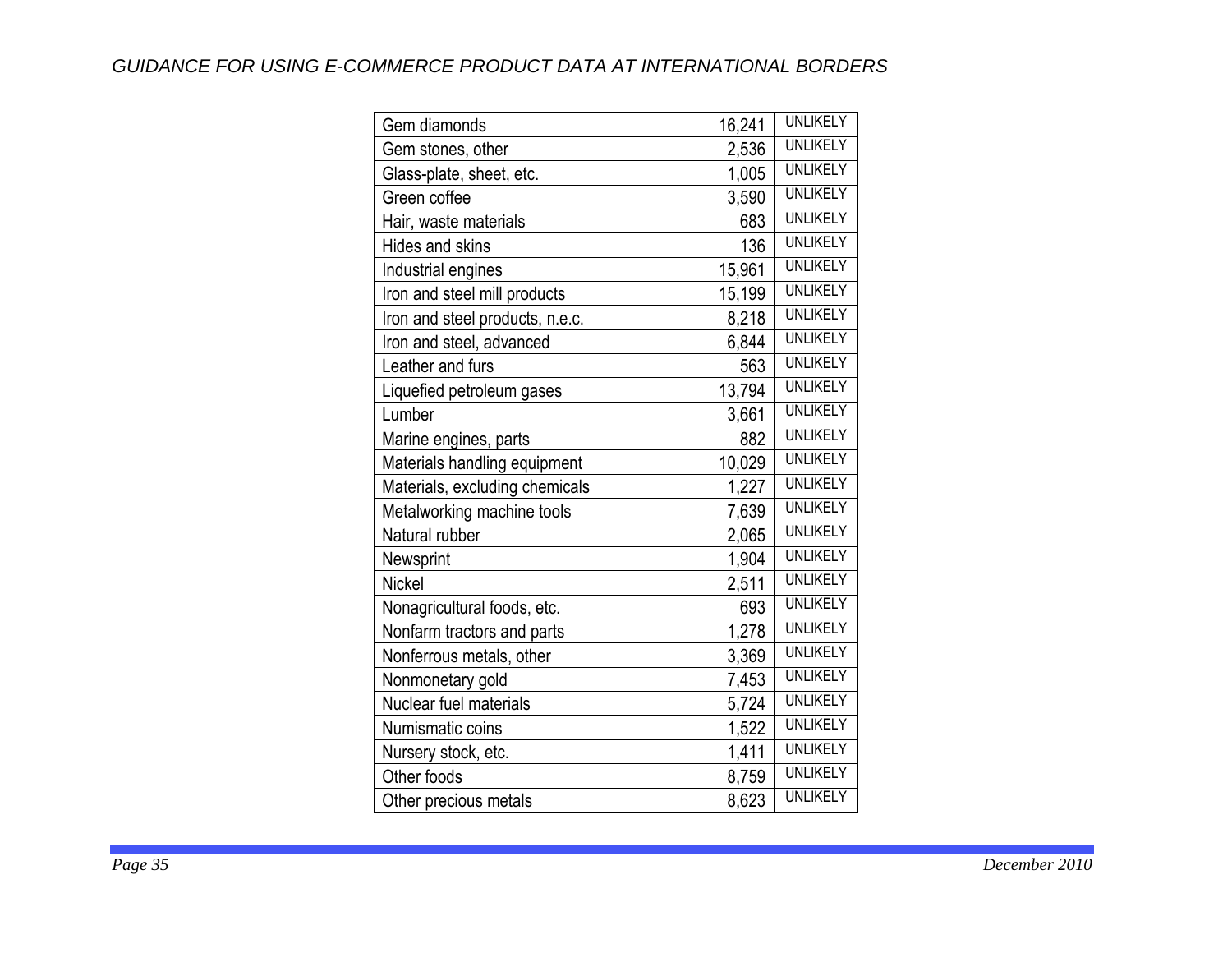| Photo, service industry machinery                                  | 12,800         | UNLIKELY        |
|--------------------------------------------------------------------|----------------|-----------------|
| Pleasure boats and motors                                          | 1,997          | <b>UNLIKELY</b> |
| Pulp and paper machinery                                           | 4,108          | <b>UNLIKELY</b> |
| Railway transportation equipment                                   | 1,395          | <b>UNLIKELY</b> |
| Spacecraft, excluding military                                     | 54             | <b>UNLIKELY</b> |
| Specialized mining                                                 | 762            | <b>UNLIKELY</b> |
| Steelmaking materials                                              | 7,312          | <b>UNLIKELY</b> |
| Stone, sand, cement, etc.                                          | 4,338          | <b>UNLIKELY</b> |
| Sulfur, nonmetallic minerals                                       | 1,279          | <b>UNLIKELY</b> |
| Synthetic rubber--primary                                          | 1,977          | UNLIKELY        |
| Tin                                                                | 622            | <b>UNLIKELY</b> |
| Vessels, except scrap                                              | $\overline{2}$ | <b>UNLIKELY</b> |
| Wool, silk, etc.                                                   | 689            | <b>UNLIKELY</b> |
| Zinc                                                               | 1,470          | UNLIKELY        |
| TOTAL VALUE OF PRODUCTS UNLIKELY TO<br><b>BE MARKED WITH GTINS</b> | 606,053        |                 |

Source: US Census Bureau, "FT900 U.S. International Trade in Goods and Services, December 2009, Exhibit 8", US Census Bureau, <http://www.census.gov/foreign-trade/Press-Release/2009pr/12/>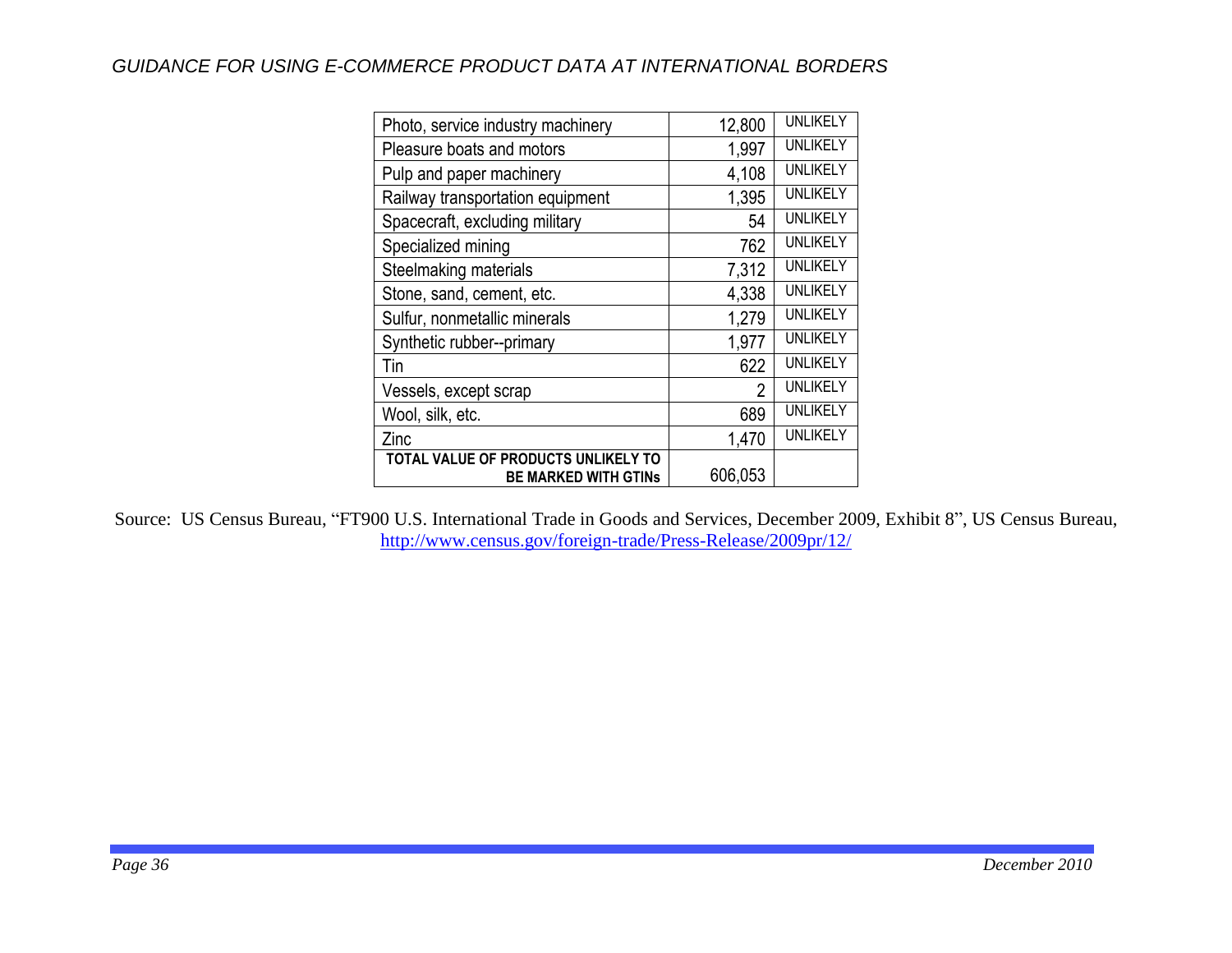# **APPENDIX C – SUMMARY OF TRADE FEEDBACK ON PIC GUIDANCE REPORT**

1) **Comment:** E-commerce data is not available and/or widely used in certain industry segments. It would therefore require a significant investment from the private sector to accommodate this process.

**Response:** The proposal recognizes this business reality. There is no plan to mandate the use of e-commerce data across all industry segments. The process will only be used where there is existing commercial use of such information.

2) **Comment:** In certain industry segments, e-commerce data is already being provided through agency-specific product codes.

**Response:** The proposal recommends moving away from codes that are agency specific to identifiers that have broad, commercial use. It is recognized that any such transition will require substantial preparation and coordination.

3) **Comment:** Those importers who do not voluntarily use e-commerce data could be relegated to second-class status. That is, preferential treatment could be provided to those importers that voluntarily provide the data. There should be no penalty to those companies that do not voluntarily participate.

**Response:** The use of e-commerce data will benefit all importers. It will allow limited government resources to focus their attention on higher risk commodities and more quickly release those shipments that are of no concern.

4) **Comment:** While the current proposal states that the use of e-commerce data is voluntary and not intended for use in those industry segments where such information is not commonly used, there is a concern that over time government agencies will require the submission of such data.

**Response:** It is not the intention of the government to require the submission of e-commerce data. Any future proposal to mandate the submission of this data would likely be accomplished through the Federal rulemaking process, allowing the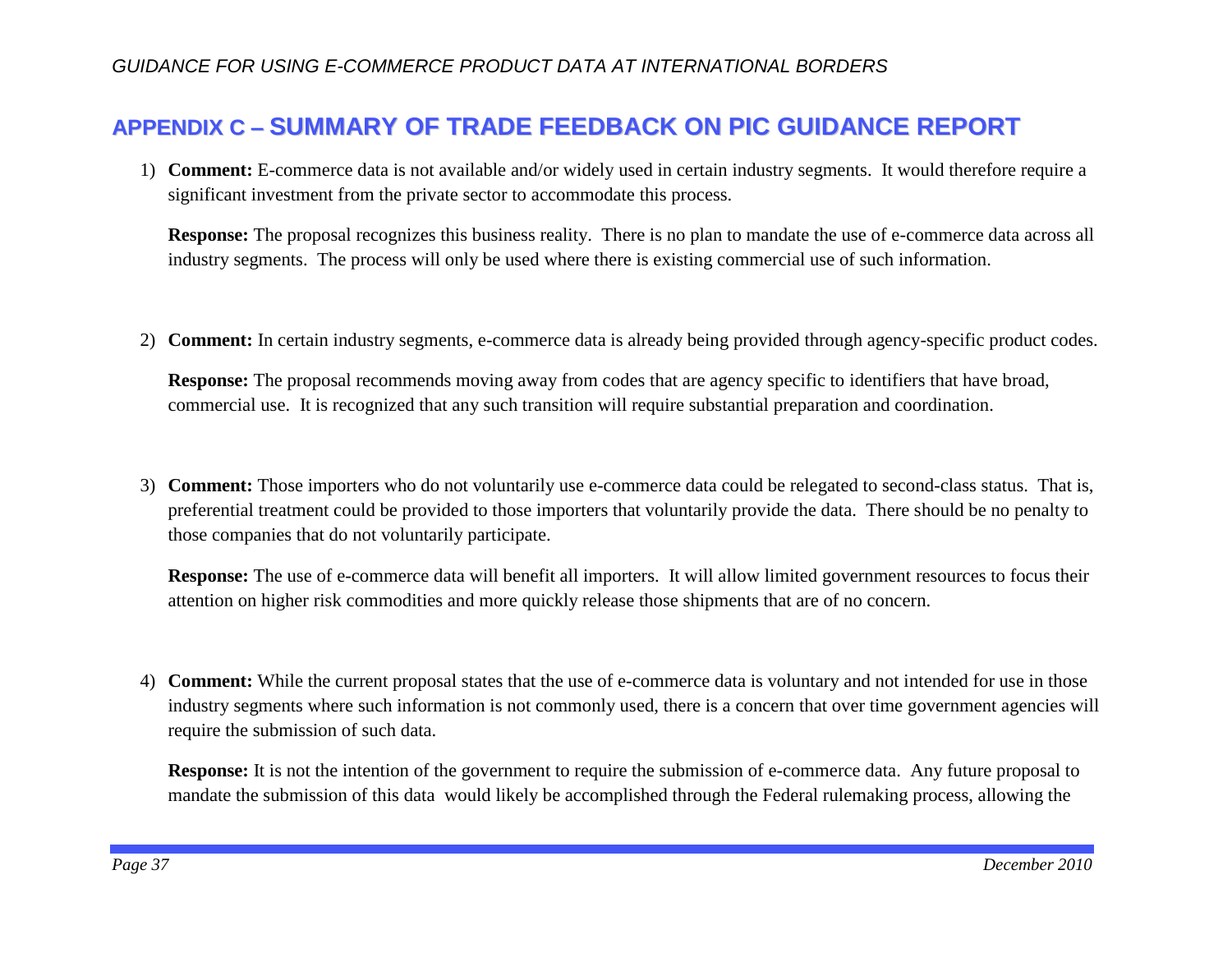private sector ample time to voice concerns. The PIC team is committed to continuing a robust dialog with the private sector and providing complete transparency.

5) **Comment:** The implementation of e-commerce data will be a challenge for importers in general, require new systems and databases, and the acquisition of expertise to classify items under the new product code schemes. It is more complex than the implementation of the Lacey Act and the Importer Security Filing (ISF).

**Response:** The PIC team acknowledges that the implementation of these product codes as additional identifiers for imported goods will require system changes. The PIC team is conducting three pilot tests on toys, meat products and cut flowers to ascertain the specific benefits of using e-commerce data. It is hoped that the effort to implement these codes will be worth the effort.

6) **Comment:** Unlike the Harmonized Tariff Code, e-commerce data is not maintained by the US government. How will the government address situations where the wrong information is provided by importers or their representatives? Doesn't the government need to control or regulate the content of the product code dictionaries?

**Response:** Going forward it will be critical for the private sector and the government to work together to ensure that, if implemented, the usage of e-commerce data will result in positive outcomes for both.

7) **Comment:** The use of e-commerce data will provide benefits. Specifically, importers can work with their vendors to ensure that the right product identification number is used throughout the supply chain and across government agencies – eliminating the need for technical descriptive information. Further, the current tariff system does not allow specificity in certain areas resulting in the delay of shipment release while more information is provided. E-commerce could help mitigate these situations.

**Response:** The PIC team hopes to validate these suggested benefits through the planned pilot tests.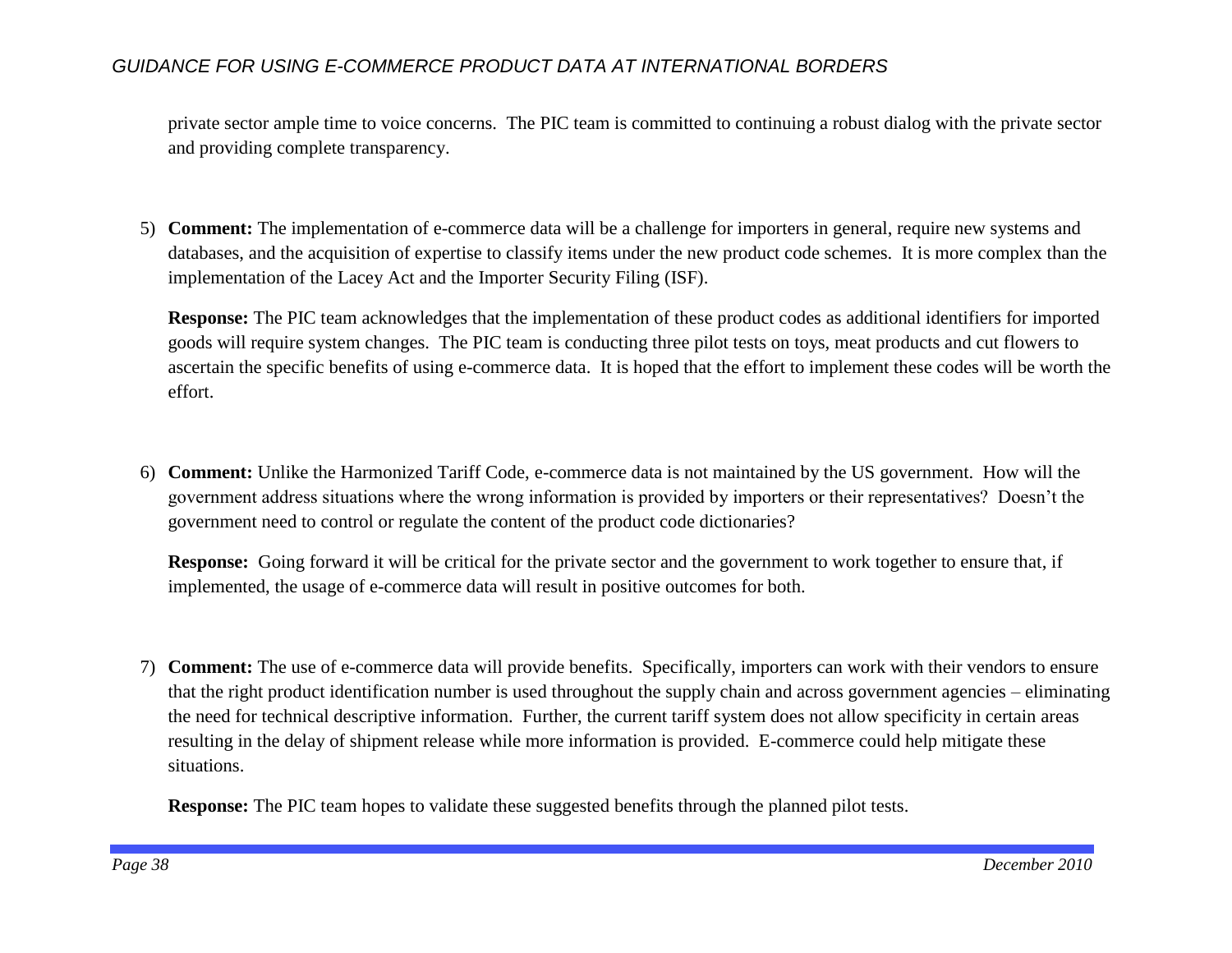8) **Comment:** Agencies should conduct thorough reviews of the information they desire to collect to ensure needs are met for safety and welfare, not merely for statistical gathering.

**Response:** The purpose of the proposed pilot tests shares this focus -- to determine the value of e-commerce data for risk assessment and product admission efficiency.

9) **Comment:** A phased in implementation approach should be used, not just by industry but also by agencies.

**Response:** The PIC team will continue to work with industry when/if the time comes to implement the collection of ecommerce data. Adoption would be expected to take place over time in accordance with the interest of specific product supply chains and government agencies to capture the potential benefit of a more efficient product admission process.

10) **Comment:** Agencies should identify the benefits that will accrue to traders who supply e-commerce data.

**Response:** The PIC team believes the more efficient risk assessments that should result from the use of e-commerce data will provide faster clearances where appropriate.

11) **Comment:** Agencies should also consider the use of commercial identifiers for entity identification – DUNS numbers.

**Response:** The PIC team did not explore concepts related to party identification, given the committee's product information focus, but the ITDS Board is actively pursuing the use of commercial identifiers for parties engaged in international trade.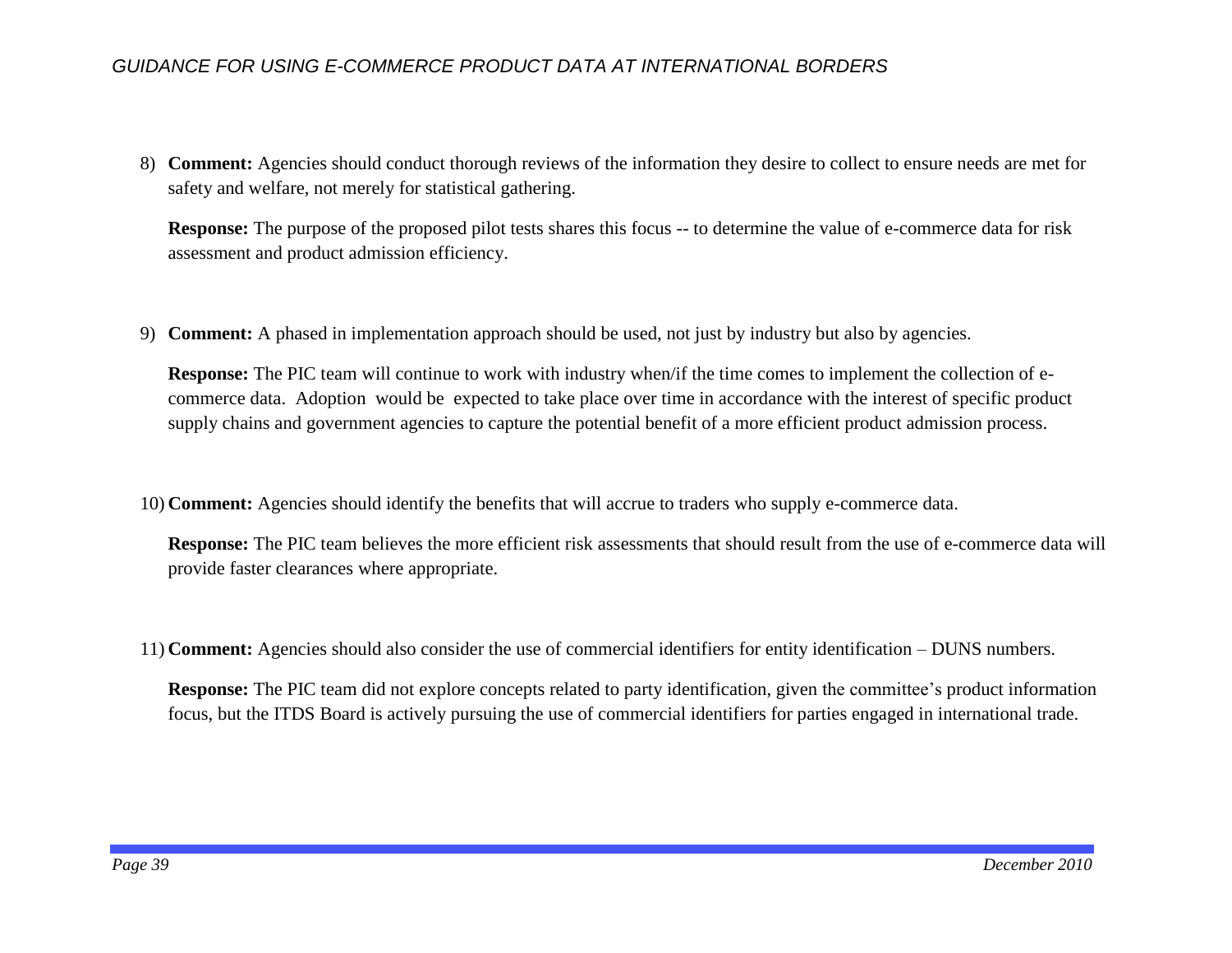12) **Comment:** Consideration should be given to the expansion of the Harmonized Tariff numbers to 12 digits which would allow for greater specificity.

**Response:** The PIC team believes that there is greater benefit to be obtained from using existing commercial identifiers that are already in use today rather than undertaking a massive overhaul of the Harmonized Tariff System.

13) **Comment:** It is not clear from the implementation guide how e-commerce data would assist federal agencies to make admissibility determinations based on risk.

**Response:** The PIC team is conducting pilot tests for this very purpose – to determine the value of applying e-commerce data to real world transactions.

14) **Comment:** The government should evaluate all available product code dictionaries and not encourage the private sector to use one dictionary. The US government should set the technical standards and allow for comments in the Federal Register. Dictionaries maintained by the UN and the WCO should be given equal consideration

**Response:** The government is committed to using global industry standards in lieu of government-specific standards to minimize compliance burdens on industry. Any existing global product dictionary could be used by importers. Government would work with industry supply chains to recommend specific dictionaries only when the use of those dictionaries clearly results in a more efficient admission process.

15) **Comment:** All costs of adopting a dictionary (license fees, royalties, software, hardware and systems requirements) should be disclosed by the ITDS Board of Directors before a product code standard is accepted by the US government.